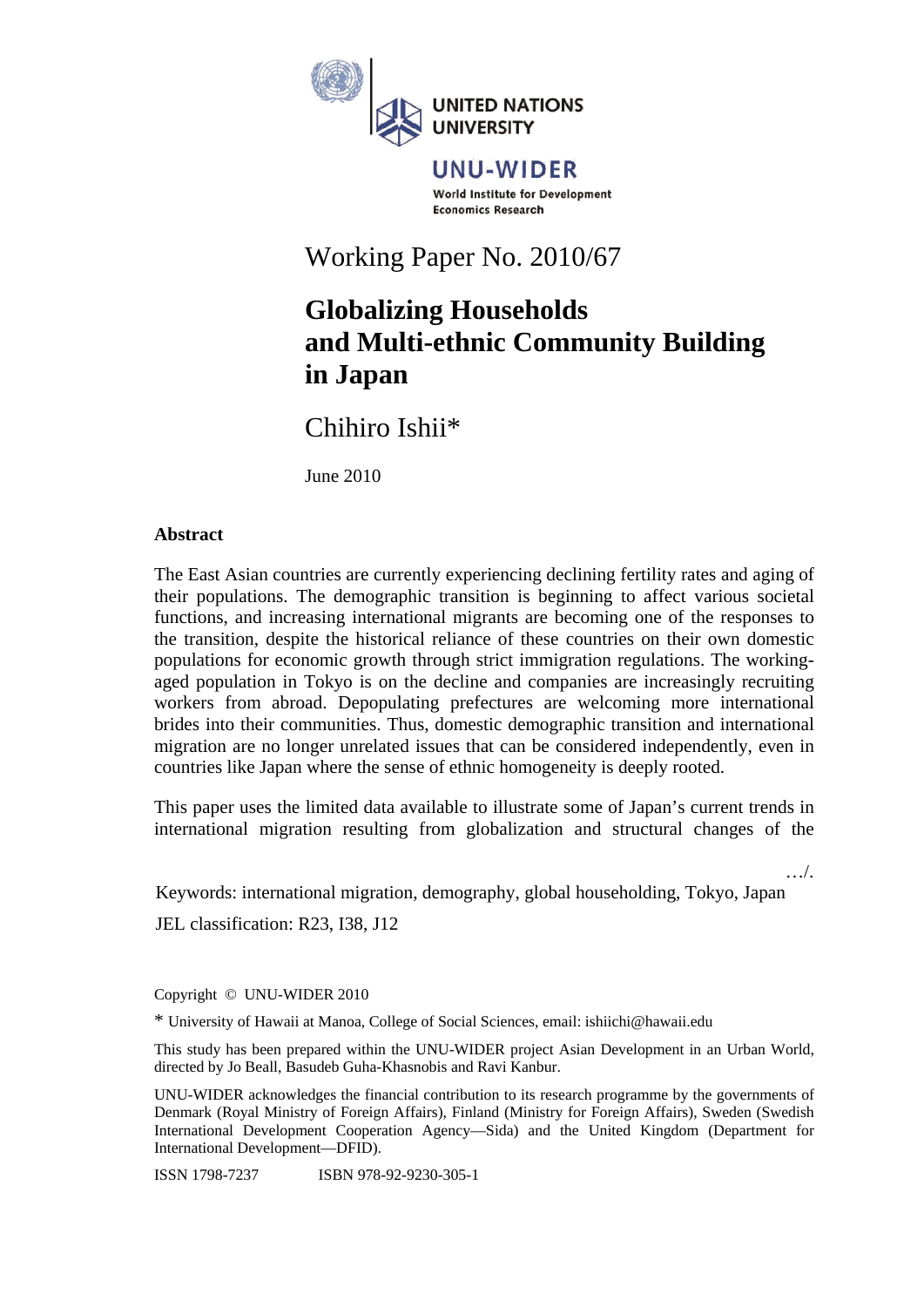population. The paper then takes a more in-depth examination of Tokyo as a study case to illustrate the impacts of international migration and adaptation of communities towards a multi-ethnic society. Globalization of households is expanding the dimension of social interaction both of the Japanese and foreign residents in ways rarely seen in the past when foreign residents were largely temporary workers.

#### **Acronyms**

| <b>GFRs</b> | general fertility rates                         |
|-------------|-------------------------------------------------|
| <b>IBoJ</b> | Immigration Bureau of Japan                     |
| <b>IPSS</b> | Institute of Population and Social Security     |
| <b>JIA</b>  | <b>Japan Immigration Association</b>            |
| <b>MHLW</b> | Ministry of Health, Labour and Welfare          |
| <b>MIC</b>  | Ministry of Internal Affairs and Communications |
| <b>NGO</b>  | non-government organization                     |
| <b>NPO</b>  | non-profit organization                         |
| <b>PRB</b>  | <b>Population Reference Bureau</b>              |
| <b>TMG</b>  | <b>Tokyo Metropolitan Government</b>            |
| <b>TNVN</b> | <b>Tokyo Nihongo Volunteer Network</b>          |

*The World Institute for Development Economics Research (WIDER) was established by the United Nations University (UNU) as its first research and training centre and started work in Helsinki, Finland in 1985. The Institute undertakes applied research and policy analysis on structural changes affecting the developing and transitional economies, provides a forum for the advocacy of policies leading to robust, equitable and environmentally sustainable growth, and promotes capacity strengthening and training in the field of economic and social policy making. Work is carried out by staff researchers and visiting scholars in Helsinki and through networks of collaborating scholars and institutions around the world.* 

*www.wider.unu.edu publications@wider.unu.edu* 

UNU World Institute for Development Economics Research (UNU-WIDER) Katajanokanlaituri 6 B, 00160 Helsinki, Finland

Typescript prepared by Liisa Roponen at UNU-WIDER

The views expressed in this publication are those of the author(s). Publication does not imply endorsement by the Institute or the United Nations University, nor by the programme/project sponsors, of any of the views expressed.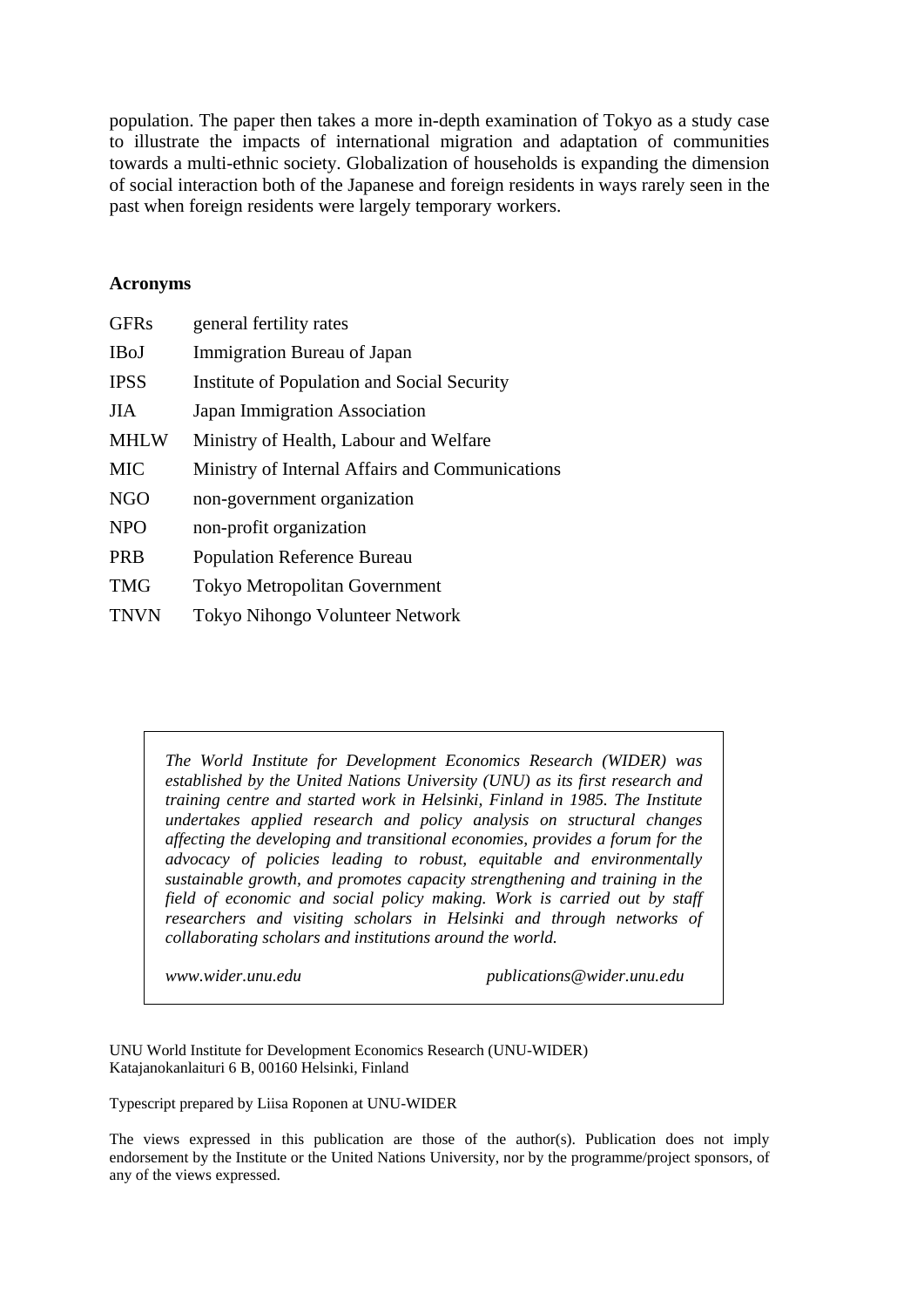# **1 Introduction**

Many in Japan still believe today that they are living in an ethnically homogeneous country with a unique, distinct and uninterrupted culture. But recent statistical figures forecast that many communities in the country are being transformed towards a multiethnic society. Despite historical neglect to address immigration issues, the topic is quickly becoming important as East Asian countries begin their transition towards societies characterized with declining fertility and aging populations. Total population figures in Japan have already indicated a declining trend since 2005.

The combination of declining fertility and aging society is a demographic nightmare that affects every facet of Japan's societal functions. Data from the National Institute of Population and Social Security estimate that the share of inhabitants aged 65 and older will increase from 17 per cent in 2000 to 36 per cent by 2050 (IPSS 2006). This means that one out of every 2.8 Japanese will be a senior citizen. Japan's total fertility rate is currently 1.40, and most developed countries share a similarly low rate.1 The impact on social and economic activities is significant. The absolute working population as well as the support ratio will decrease. A smaller labour force will need to support the growing number of retirees, and the increasing burden on the national treasury will affect social security issues such as pensions, health care, and senior care. In East Asian countries, programmes to raise fertility rates have not been successful, while the working population continues to diminish, and international workers looking for jobs are increasingly entering the country.

Japan's efforts towards improving the living environment for international residents largely target the conventional temporary foreign worker, as the government still does not encourage long-term entrants from abroad. Yet, communities are starting to notice the presence of non-working international residents, such as the brides or wives and children of workers from abroad. Consequently, the government will face difficulties in attempts to formulate guidelines, policy or programmes that address the problem of multi-ethnicity because of the misidentification of the target groups.

Immigration issues can no longer be isolated from this discussion; the government must direct immigration policy from the perspective of the country's demographical changes. Given the continuous decline in the working-aged population, relying on international workers to carry out some of the social functions related to services geared to the care of the elderly will become inevitable. With more guest workers entering Japan, the concern for their liveability cannot be bypassed.

As national-level immigration policy usually takes some time to formulate and implement, some communities and municipal governments have shown immense flexibility in accommodating international residents. This is especially true in communities where international households are growing in number. The globalization of households facilitates the expansion of social spaces of interaction between the Japanese and the non-Japanese, and also encourages collaboration between local residents and the municipal government for better livelihoods for all members of the community.

1

<sup>1</sup> Fertility rates are also dropping in many other Asian countries (PRB n.d.).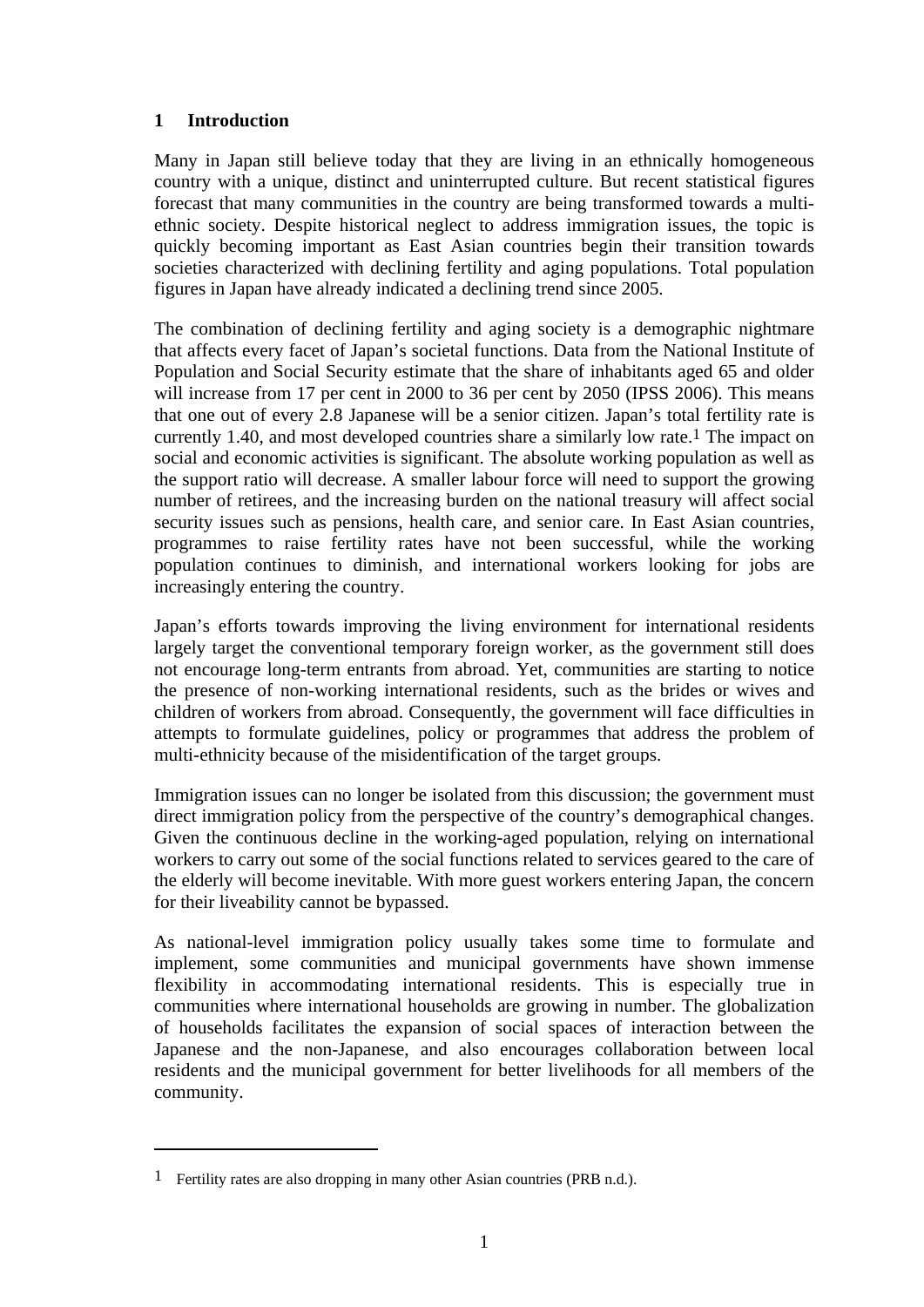#### **2 Globalizing households in Japan**

Foreign residents in Japan are classified into two distinct groups: the old-comer residents and the newcomer residents. Old-comers mainly comprise the Chinese and Koreans, who migrated to Japan starting from 1899 until the end of Second World War, and their descendants. The newcomers began to arrive from the late 1970s onwards, and include women from the Philippines, South Korea, Taiwan and Thailand in the entertainment industry, Indochinese refugees from Vietnam, Cambodia, and Laos (less than 10,000), descendants of the Japanese who were left behind in China during WWII, and businessmen from Europe and North America and finally, workers who were engaged in labour-intensive jobs such as construction during the bubble economy (Komai 2001). Most arrived without families on a temporary worker visa from the developing countries, a migration pattern explained by the neoclassical migration models (Lewis 1954; Harris and Todaro 1970).

Currently, the profiles of international residents are becoming very diversified, and Japan is beginning to witness more international families and mixed marriages. The emerging migration inflows do not follow the traditional theory of labour migration and thus offer a different angle for examining the immigration issue through concepts such as transnational migration and global householding.

Transnational migration became a popular concept in the 1990s as a study that extended migration to new dimensions that had never been recognized in earlier classical research on migration (Levitt and Dehesa 2003; Orozco 2006; Levitt and Schiller 2004; Sorensen 2005). Global householding, in particular, focuses on the householding process, both from the sending and receiving ends as a function of transnational migration. When 'formation and sustenance of households are increasingly reliant on international movement of people and on transactions among household members originating from or residing in more than one national territory' (Douglass 2006: 2), then such householding becomes global householding. Global householding includes aspects such as mixed marriages, international adoption, raising and educating children abroad, foreign caretakers for the elderly, international migrant workers, and household workers from abroad. Specific examples could be the households in rural villages in Japan that are welcoming Korean brides to keep up the village, or rural villages in Korea and China welcoming Vietnamese brides (Viet-Jo 2007), or Japanese retirees moving to Thailand, Malaysia, and Indonesia. It is now possible for a Japanese family in Tokyo to interact with an Indian family at karate lessons, for example, because many newcomers are able to bring their spouses and children. As households globalize, the points of interaction between the Japanese and transnational migrants have expanded significantly compared to those existing between the local community and transnational community comprised mainly of temporary workers. Thus the globalization of households needs to be captured at a broader level than an individual life course.

The increased options of worldwide migration alter the way households function, and changing household patterns allow migration to occur through different processes. In analysing multi-ethnicity within the current migratory systems, the household globalizing process becomes the crucial factor that needs to be taken into account. With populations shrinking, international migrants are becoming an option for East Asian countries to take on not only economic activities but also to assist in the perpetuation of society, for instance, through international marriages. However, because datasets on the international population are lacking and the trends are not captured empirically, current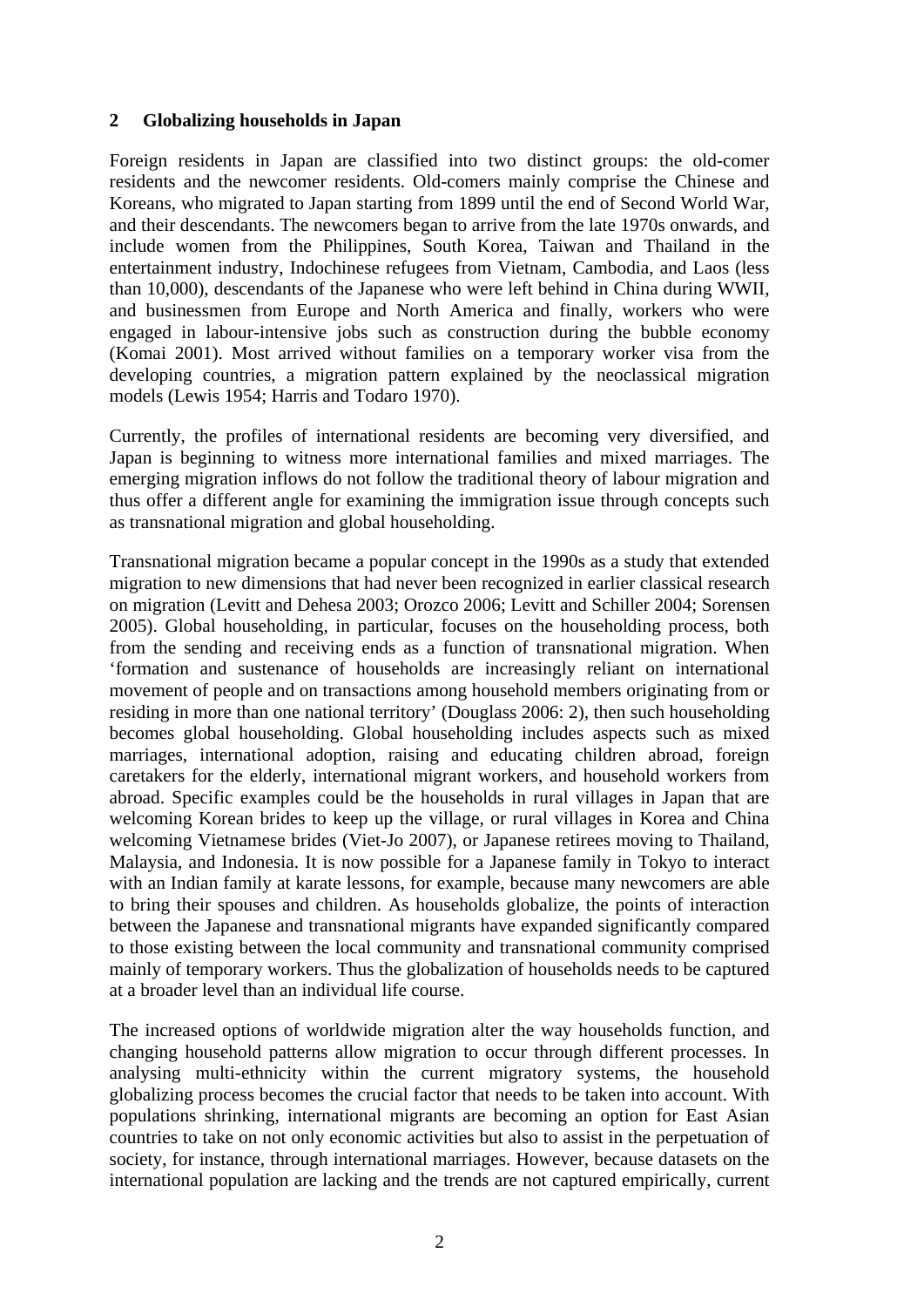immigration policy in East Asian countries might not be able identify their target groups accurately or may possibly address only a small proportion of the actual target population.

East Asian countries represent an interesting case with regard to the overall lack of experience with ethnic minority groups. At the same time, migrants, representing an increasing diversity in ethnicity, are entering the country at a faster pace than the dominant groups can acquire experiences with this diversity. Multi-cultural planning can effectively support communities to build their own multi-ethnic identity. Planners could plan for a 'city for all', as defined by Beall (1997),

 … good practice that values difference and works with diversity in urban social development [that] includes an awareness of power imbalances, a willingness to identify and hear all voices, an acceptance of conflict without confrontation … a desire to learn from own experience and that of others and the courage to confront our own power …

The public policy dimension of multi-ethnicity must recognize cultural diversity and create social equality for minority members within the group (Castles 2000). The global householding phenomenon could support such a process at the household level.

## **3 Mapping demographic trends**

1

Currently, 83.6 per cent of the population of Japan are urbanites and this is increasing slowly. The Tokyo Prefecture alone already encompasses 9.6 per cent of the country's total population, and is expected to be the last prefecture to grow in size (MIC 2005). Tokyo Metropolitan Area altogether accommodates 27 per cent2 of Japan's total population and the country's three biggest metropolitan areas account for almost half  $(49.71$  per cent)<sup>3</sup> (MIC 2005). The rural population, on the other hand, has been decreasing since 1995, and in 2005, dropped 19.49 per cent over the previous year. Out of a total of 1,789 villages and towns, 1,487 are experiencing natural decrease (MIC 2005).

One of the major consequences of depopulation is the decrease in the working-aged population needed to sustain the current economy. The United Nations has estimated that if the ratio of the working-aged population (15-64 yrs) to the population of retirees (65 yrs or older) is maintained at the 1995 equivalent, 87 per cent of Japan's population in 2050 be the post-1995 immigrants and their descendents. For South Korea, immigrants and descendents would account for an unimaginable 99 per cent (UN 2000). At this extreme level, these figures make it unrealistic for countries such as Japan and Korea to introduce any policy responses. A demographic depiction of the current situation and a more realistic future outlook based on real life observation may trigger greater responsiveness from policymakers.

<sup>2</sup> The Tokyo Metropolitan Area includes Tokyo, Kanagawa, Saitama, and Chiba Prefectures.

<sup>3</sup> They are Tokyo, Nagoya, and Osaka Metropolitan Areas, composed of 9 prefectures.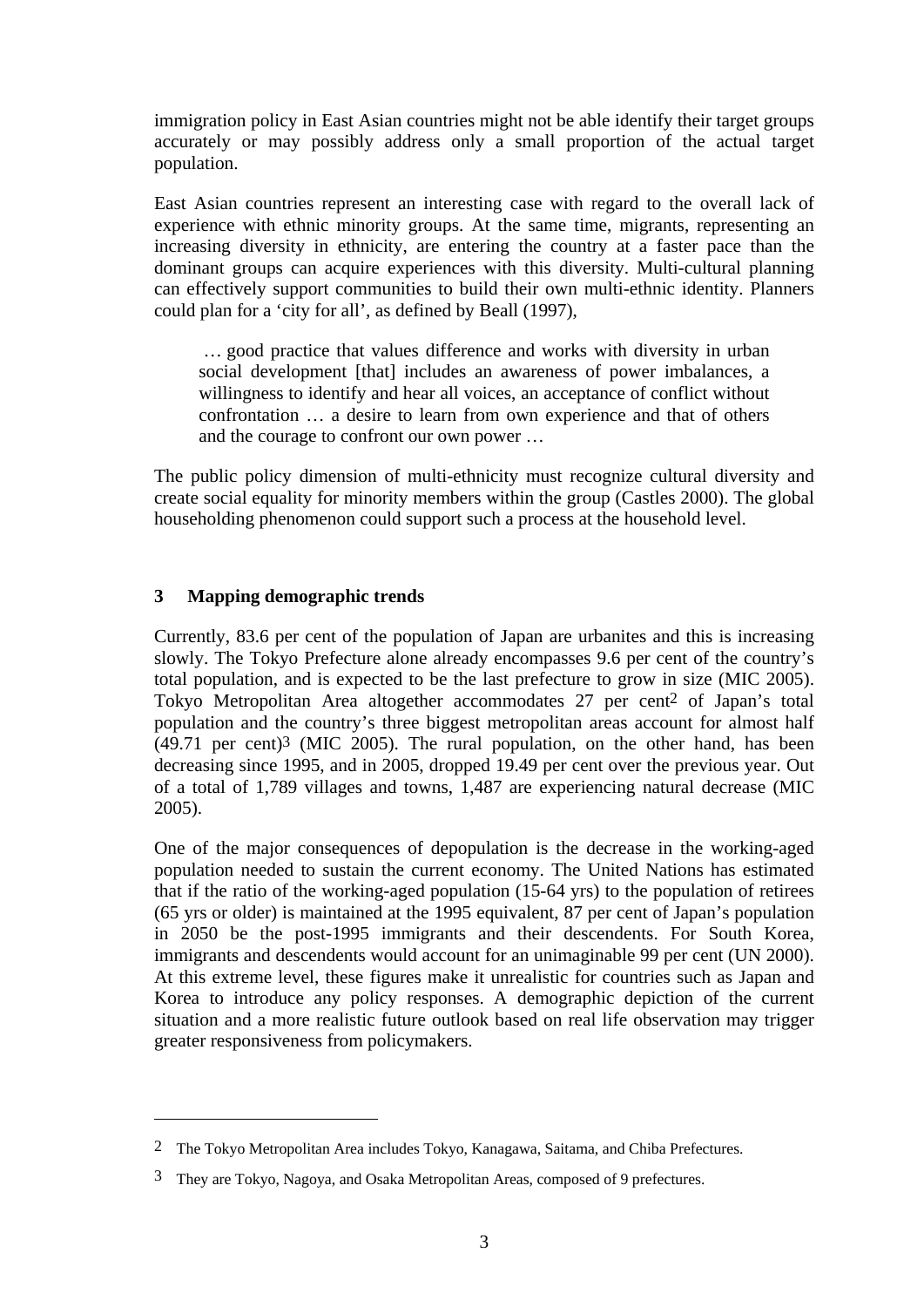## **3.1 Mapping global householding trends in Japan**

More than half of the prefectures in Japan have experienced only a slight natural increase of less than 1 per cent or experienced negative natural increase between 1995 and 2000 (Census Japan 1995, 2000). Total fertility rate in Tokyo at 1.07 is the lowest in the nation, yet the large number of childbearing-aged women in the prefecture ensured a positive natural increase. When net migration is taken into account (total population increase), the Tokyo Metropolitan Area, the periphery of Osaka Metropolitan Area, and Fukuoka, Miyagi and Okinawa Prefectures4 were the only regions that experienced a noticeable population increase during the same period.

The regional prefectures are faced with two concerns: negative growth in natural increase and population outflow. The continuing economic recession is causing the working-aged population in rural Japan to move to major cities in search of jobs, usually to the closest regional hub that serves as its economic centre, or to Tokyo Metropolis. The synergistic impact of these two factors is the main reason for the negative total growth of the prefectures. In Tokyo, population growth is sustained through the inflow of domestic migrants, yet this increase is projected to continue only until 2015 (IPSS 2007), after which the number of domestic in-migrants will not be sufficient to adequately maintain the city's population growth.

## **3.2 International populations in Japan**

 $\overline{a}$ 

These demographic changes have been an ongoing trend in Japan for the past few decades. The stock of international residents in Japan has been increasing at a greater rate since 2000. Traditionally, Japan accepted international migrants into the country solely for labour purposes, stipulating that these arrive alone, are employed only on a temporary basis, and return home once their visa expires. However, the recent demographic changes are creating a high demand for guest workers to take on such jobs such as nursing and care for the elderly, instead of the factory employment that was common among earlier international migrants. In many rural towns and villages, there is also an interest in international brides. The chairman of the Federation of Economic Organization has highlighted the need to accept more foreign workers for all types of occupations as a response to the shrinking domestic working population (*Asahi Shimbun* 2006a).

In 1995, 76 per cent of all foreign nationals were either permanent or long-term residents (mainly Korean and Chinese) or the foreign spouses and children of Japanese nationals. By 2005, this had dropped to 67 per cent, as more international visitors entered Japan under a diverse range of residence statuses (JIA 1999, 2006). The government still addresses immigration issues by working around existing regulations regarding the status of foreign residents, which were originally created mainly for temporary visits. This is in contradiction to the actual profile of many of the newlyarrived international residents, whose status may not fully comply with any of the established categories. It can be anticipated that as a result of this diversity, there will be varying demands from these international households for improving their livelihood in Japan, and the national government has not been to address the emerging concerns.

<sup>4</sup> Fukuoka and Miyagi prefectures have capitol cities that are the economic centres of southern and northern Japan, respectively.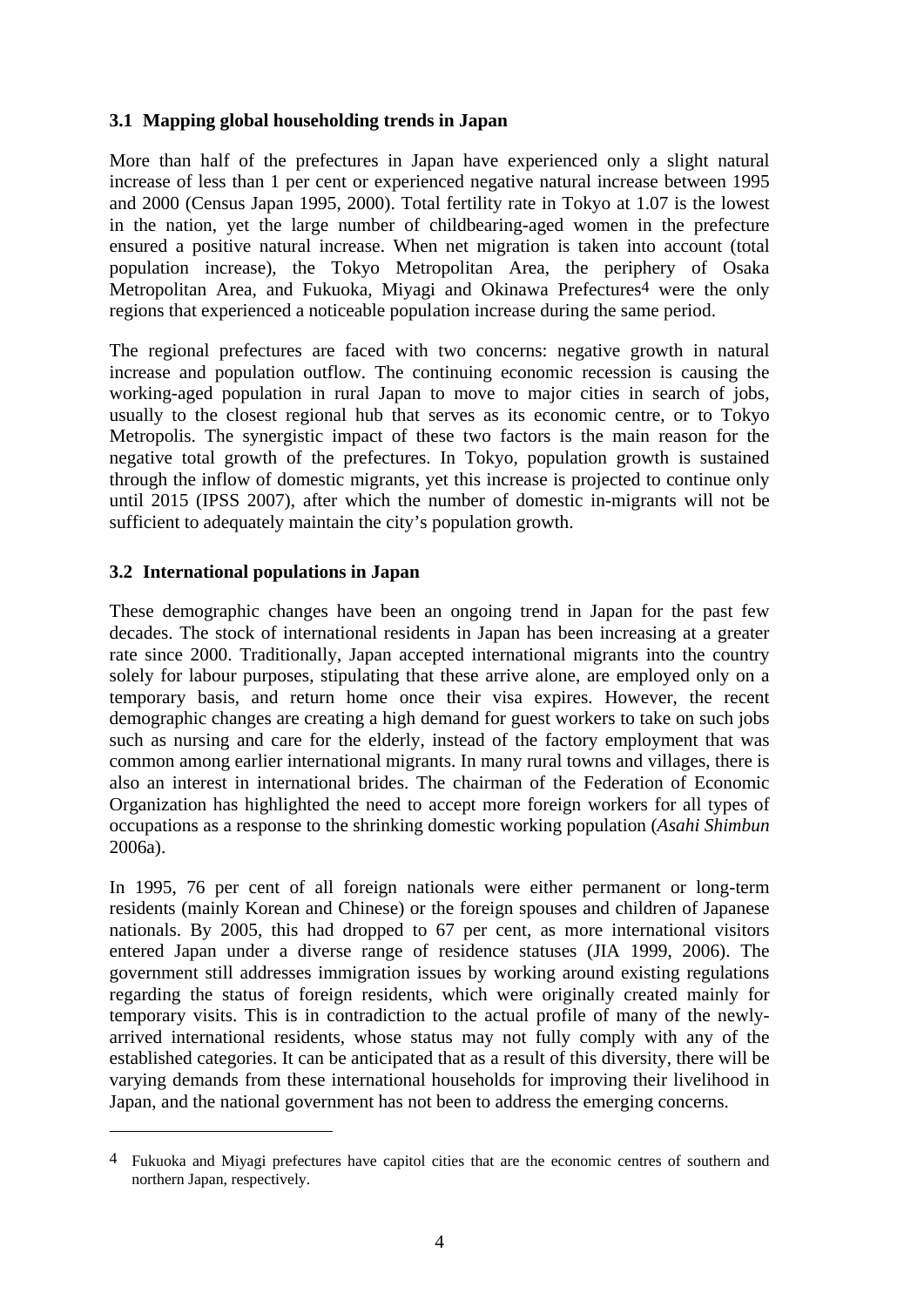#### **3.3 International couples and fertility rates**

One measure of the global householding trends in Japan can be observed through the number of international couples. The rate of international couples by ethnicity by prefecture was calculated as follows.5

- a) Japanese husband  $Rate(Jap,e) = C(Jap,e)/P(Jap)_{15+}^{m} * 1000$
- b) Japanese wife  $Rate(e, Jap) = C(e, Jap) / P(Jap)_{15+}^f * 1000$
- c) non-Japanese, same ethnicity  $Rate(e,e) = C(e,e)/P(e)_{15+}^{f} * 1000$ .

The figures generalize some important characteristics about international couples in Japan. First, there is no clear urban/rural divide among the couples. This is especially the case with intermarriages of Japanese husband and Chinese or Korean wife (Figure 1(a)). This contracts the popular perception that rural Japan is conservative about newcomers. In fact, the share of these international couples is above average in the heavily depopulated prefectures in northern and southern Japan. Second, a high proportion of mixed marriages of Japanese wives and foreign husbands are concentrated in prefectures with major cities. This is seen in Figure 1(b); a map indicating the number of international couples with Japanese wives and Chinese husbands. A similar trend is observed for other ethnicities. Lastly, a high ratio of non-Japanese couples of same nationality are clustered in the eastern half of the 'Pacific Belt', an industrial zone between Tokyo and Osaka (Figure 1(c)). These generalizations hint at a diverging migration process that causes the different groups of globalizing households to converge in different ways.

Figure 2 represents the maps for general fertility rates (GFR) by ethnicity in 2000.6 The general fertility based on mother's ethnicity by prefectures was calculated as  $GFR(e) = B(e)/_{50}P(e)_{15}^f$ .7

The GFRs of couples of Japanese husbands and foreign wives (Figure 2(b)) are higher in the northern region and the southern tip of Japan, and similar or lower in the other regions.8 GFRs for international couples in general are lower in the prefectures in central Japan, and higher in northern and southern parts of the country. This is not the case for Japanese couples, for whom the number of births per 1000 childbearing Japanese females was within the range  $40-50$  for most prefectures (Figure 2(a)). The Tokyo Metropolitan region, with its positive total population increase, exhibits a fertility rate similar to the most severely depopulating prefectures.

1

<sup>5</sup> *Rate(e1,e2)*: rate of couples, *C(e1,d2)*: number of couples, *e1*: husband's ethnicity, *e2*: wife's ethnicity,  $P(e)_{15+}^m$ : total population of Japanese males (*f* for females) of ethnicity *e* over age 15.

<sup>6</sup> Because of the limited online dataset, general fertility rate was used instead of total fertility rate.

<sup>7</sup> *GFR(e)*: general fertility rate, e: mother's ethnicity, *B(e)*: number of births, mother's ethnicity is *e*,  $F(e)$ <sup>f</sup><sub>15</sub> :Total number of child-bearing females of ethnicity *e*.

<sup>8</sup> The calculation of GFR includes the total ethnic female population of childbearing age, implying that the data contain some noise as the numbers may include migrants who arrive under residential status which prevents them from forming families in Japan.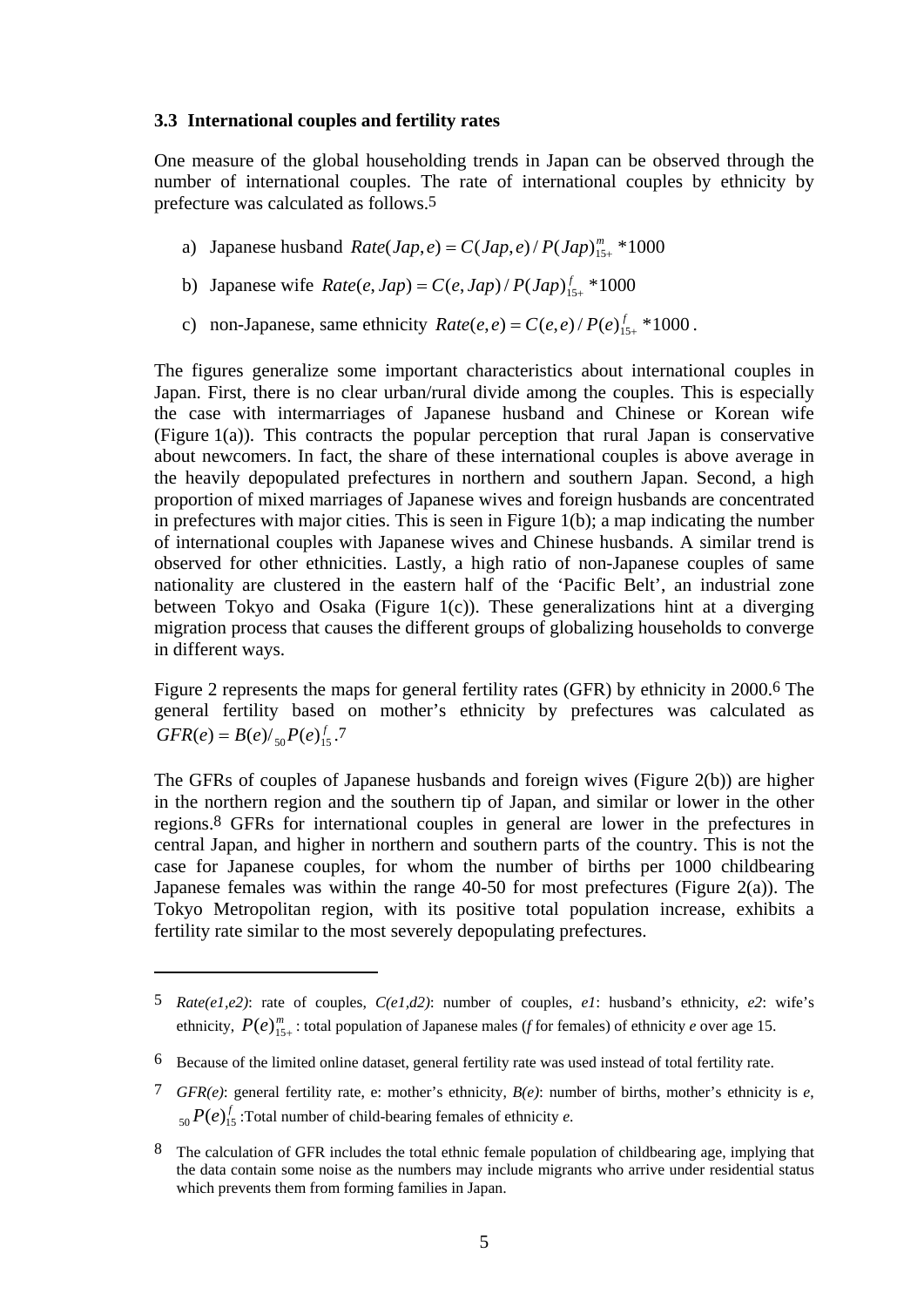Figure 1 International couples, 2000



Figure 1(c) International couple (of same nationality)



Source: Census Japan (2000); MLHW (2000).

Figure 2 General fertility rate, 2000 Figure 2(a) Both parents Japanese Figure 2(b) Mixed marriage: father Japanese 0.00 - 30.99 **30.00 - 39.99 40.00 - 40.99 - 40.57** 0.00 - 9.99<br>0.00 - 9.99 **30.00 - 30.99** &0.00 - 48.99 - 10.76

Source: Census Japan (2000); MLHW (2000).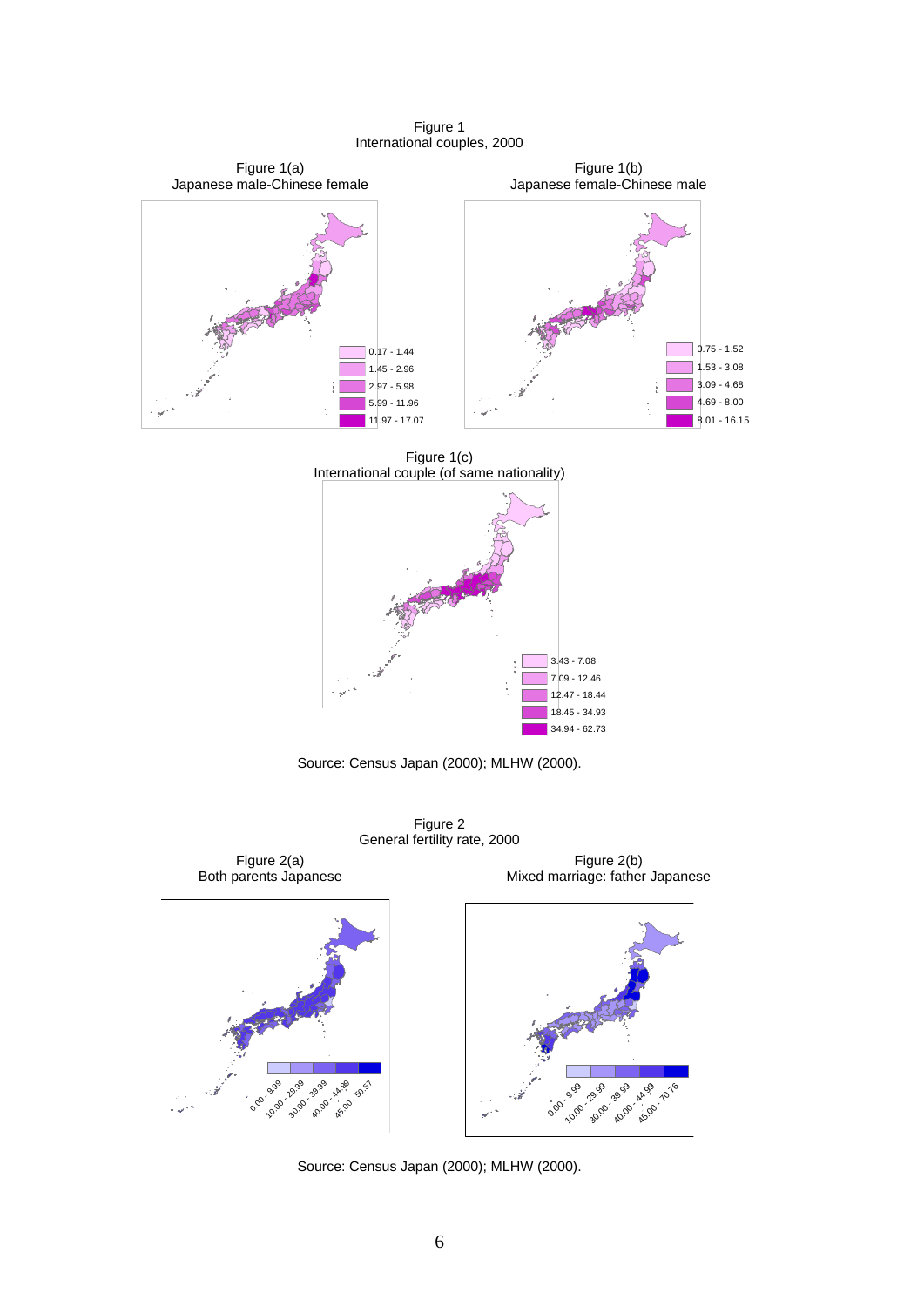## **3.4 Characteristics of international marriages and general fertility rates in Japan**

In the economically active metropolitan regions and their periphery, particularly in central Japan (between Tokyo and Osaka), the presence of international workers with their families is more prominent, while in the rural villages, international couples mainly consist of Japanese men and foreign brides. International marriages comprised approximately 5.8 per cent of all marriages in Japan in 2005, an increase compared to earlier periods when the corresponding figure was 3.5 per cent 10 years ago or 1.6 per cent 20 years ago (MHLW 2005).

Generally, the depopulating regions with the highest GFRs among international couples were the prefectures in northern and southern Japan. In the northern prefectures, local governments in the past have supported the practice of arranged marriages with Korean and Chinese women.9 Today, social space for foreign wives seems firmly established. Public service offices have posters and brochures available that have been translated into Chinese and Korean, and *kimchi* has become the new local specialty prominently displayed at many local farmers markets. As the number of Korean and Chinese wives increase in an area and social support services for them are expanded, the region can be expected to become a favourite location, attracting others. On the other hand, not all depopulating regions enjoy high rates in fertility or incoming international couples.

Households, communities, and the municipal government in northern Japan have all demonstrated tremendous flexibility in accepting change in order to sustain their households and communities. Yet, if the government fails to address the problem of depopulation in a meaningful manner, international marriages will only be a short-term solution for keeping families in rural areas. The next generation will eventually move to urban centres, and many villages and towns may become deserted if depopulation continues at a faster pace than the global householding process can compensate the decline.

Compared to rural Japan, urban locations continue to attract international households looking for employment opportunities. Figure 1(c) shows that international couples of the same nationality are centred in the eastern half of 'Pacific belt' region where the nation's industries are concentrated, making it the destination of migrant workers in general. In this region are international couples of similar or dissimilar ethnic backgrounds, Japanese or non-Japanese, with or without children. Also the traditional temporary workers who arrive in the country alone converge here.10

The major problems that international populations face in urban Japan are two-fold: the paucity of support from the national government for urban services and the occasional lack of support as well as the ongoing categorizing of 'foreigners' within their own environment. This can easily lead to their exclusion from the community.

1

<sup>9</sup> The support was very short term due to human right protests.

<sup>10</sup> Many temporary workers form new families later on and aspire to stay in Japan.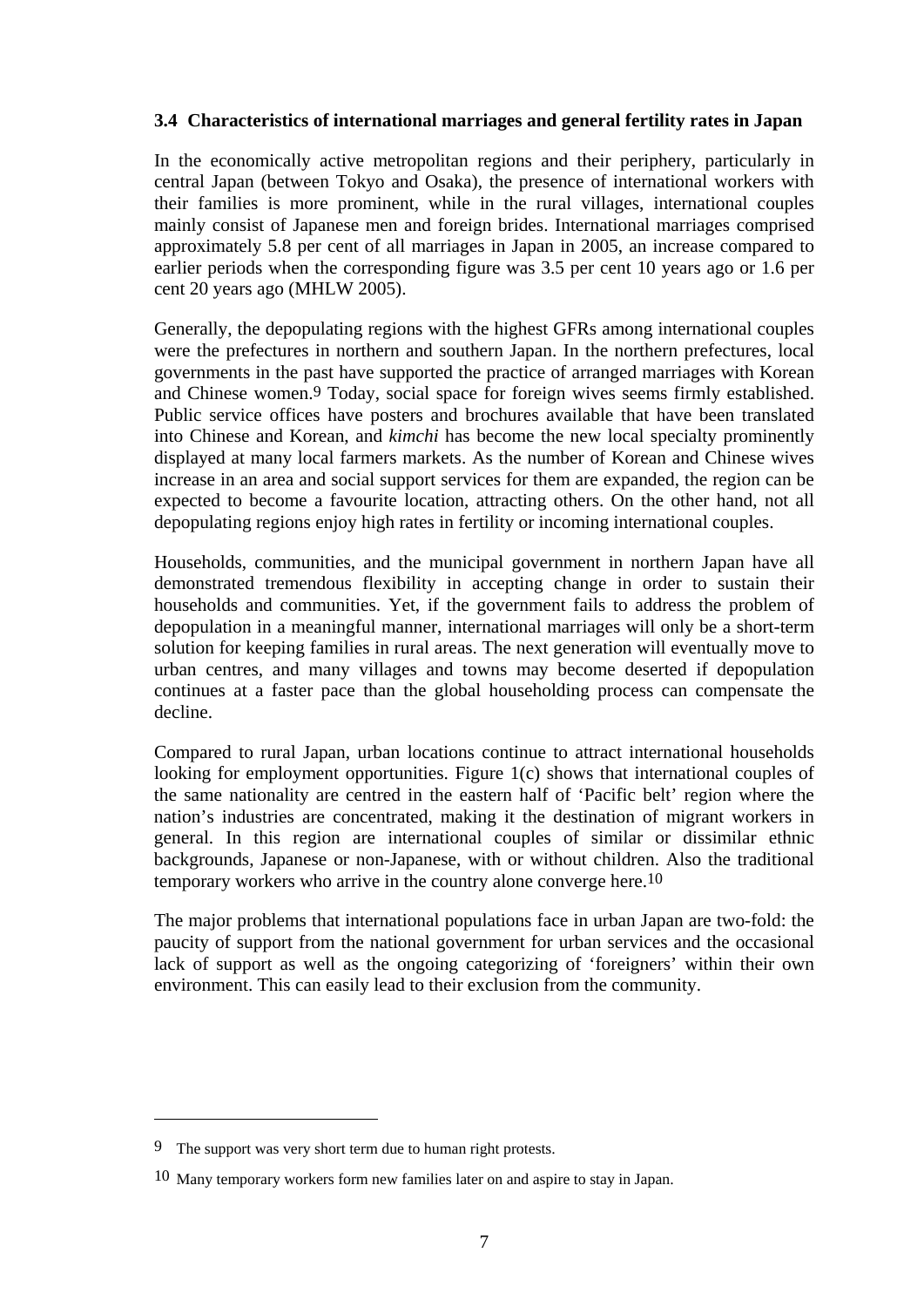## **4 International residents in Tokyo**

As of January 2007, there were approximately 0.31 million registered foreigners in the 23 wards of Tokyo Metropolis. The number has linearly increased since 2000, but is still only 3.57 per cent of the city's total population of over eight million.11 Even at such a seemingly insignificant percentage, international residents are starting to make an impact on the communities where they live, and the impact becomes stronger as more people arrive. Using inflammatory headlines, the media often convey very one-sided reports of foreign residents, citing stories of increased crime, the growing numbers of foreign females sex workers, or their agglomeration in unsafe neighbourhoods associated with Japanese mafia, etc. The same attitude has been expressed by Ishihara, the governor of Tokyo, in one of his notorious statements in 2000 that 'many third world people (*sangoku-jin*, an offensive term for foreigners) illegally entering are repeatedly committing brutal crimes' (*Asahi Shimbun* 2000). Despite such sentiment, the globalization wave has come to Japan, and the number of international residents will continue to multiply. There are multi-ethnic efforts at community building by international residents, local Japanese residents, and the municipal government, a process facilitated by the globalizing of households

According to the Tokyo Metropolitan Government (TMG), the city's population will begin to decline in 2020 and according to IPSS predictions, the share of the age group 65+ will reach 25 per cent by 2014 (TMG n.d.; IPSS 2007). The decline in the workingaged population implies that the supply of office workers in the Tokyo Metropolitan area will decrease. This will have an immense effect on the economy, and increase the per capita responsibility of the working population to support pensions and the welfare of the elderly. Matsumura (2005) predicts that office workers in Tokyo's 23 wards will decline by approximately 3 per cent per every five-year period from 2005 until 2020, if future population projections of international residents in Japan are not taken into account.

The increase in international residents in Tokyo is explained by the added influx of migrants arriving under the status of three main resident classifications: the professionals and skilled labourers, students12 and permanent residents as well as their families (JIA 1999, 2006). The rest of this section illustrates the spatial residential patterns and population changes from 2000 to 2006 for the four representative countries that have experienced growing out-migration: China, the Philippines, United States, and India. The Chinese and Filipinos represent the Asian nationalities that have been increasing steadily in Japan for the past few decade; Americans represent the western nationals, and Indians exemplify the Asian populations whose numbers have drastically increased recently, especially IT professionals.

#### **4.1 The Chinese (mainly single): cost-oriented residential pattern**

The Chinese population is agglomerating in various districts of Tokyo: central wards (Toshima and Shinjuku), northern wards (Itabashi and Kita) and eastern ward

 $\overline{a}$ 

<sup>11</sup> This figure does not take into account the undocumented foreign residents.

<sup>12</sup> Universities are under intense competition for students due to shrinking student population and are soliciting more international students as their internationalization strategy. Many international students are recruited by Japanese companies and become professional workers after graduation.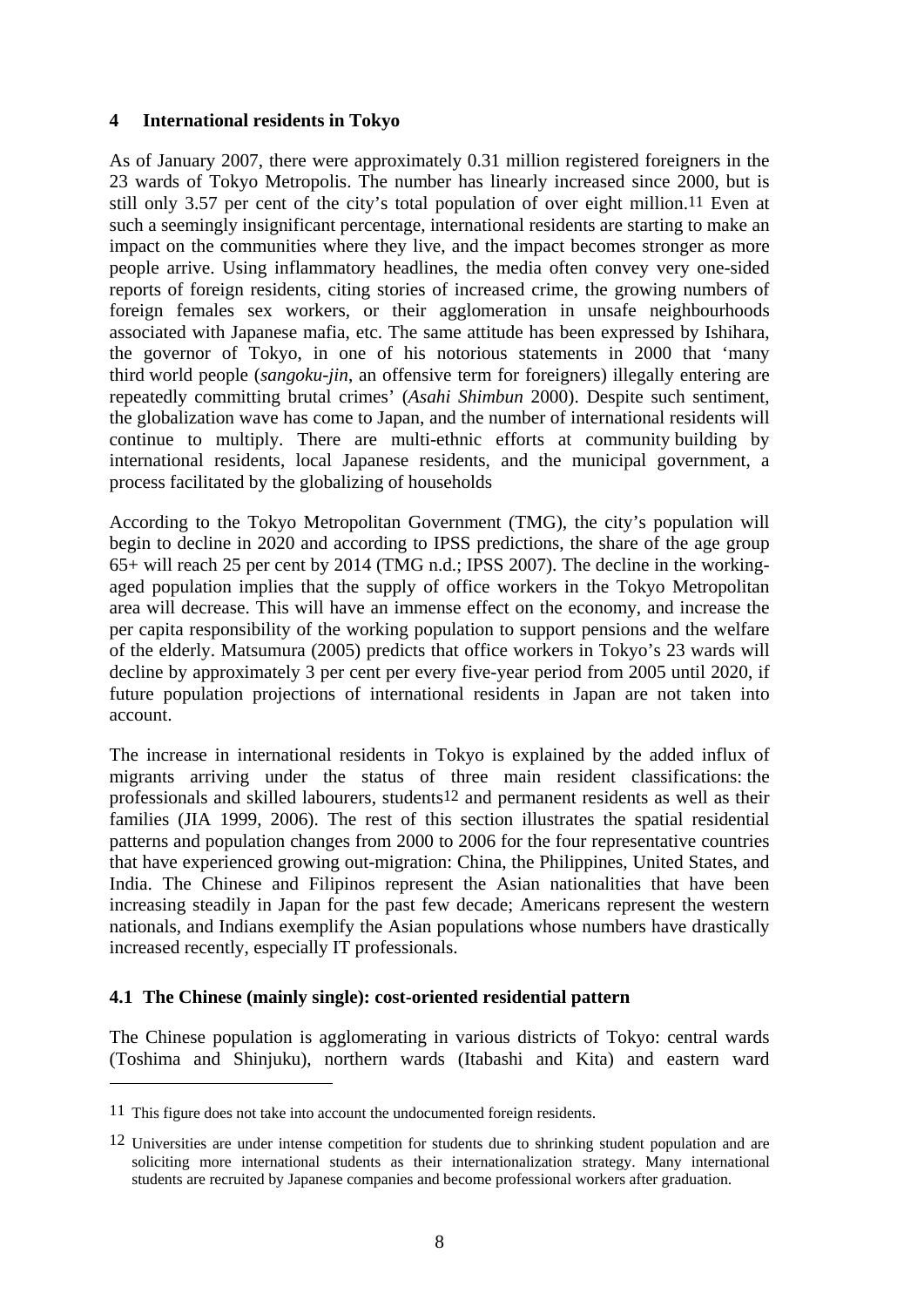(Edogawa). Figure 3 shows a distinct trend in the formation of Chinese communities within Tokyo Metropolis; for example, Toshima and Shinjuku wards take in Kabukicho and Ikebukuro, two of the city's major entertainment centres, offer cheap accommodations, and encompass many Japanese language schools as well as universities. The majority of Chinese entrants are students, thus the region provides them with the convenience of low-cost housing, opportunities for work and education, as well cheap fast transportation within these points.







#### **4.2 Filipinos (mainly unmarried): workplace-oriented residential pattern**

There are small-scale entertainment districts all over Tokyo, with many Filipino employees. Compared to the Chinese, Filipinos are evenly spread over the metropolitan and show gradual population increases in all the wards. No distinct concentration of Filipinos is noted, with the exception of a few wards in north-eastern Tokyo (Adachi and Edogawa). One speculation as to why Filipinos prefer to live in northern Tokyo may be the fact that the area is known for its cheap housing and the small family-type enterprises and manufacture industries which had earlier attracted numerous Chinese and Korean workers. Filipinos may be replacing this earlier wave and are thus becoming one of the major ethnic groups in Adachi.

#### **4.3 Americans (mixed profiles): service-oriented residential pattern**

There is a distinct cluster of the western expatriate groups in south-western Tokyo, a section of the city that has remained unchanged over the years. Americans, Europeans, Canadians and Australians comprise over half of those who have arrived under the status of technical, academic and international affairs professionals (IBoJ 2003). They are well paid and their priorities in choosing a place of residence are based on the living environment and children's educational opportunities (Inaba et al. 1994). South-western Tokyo is characterized as the preferred residential area, and is also home to many Japanese politicians and international diplomats. The area boasts of many international schools, a western-style townscape and efficient transportation network to central Tokyo, making it the favourite residential choice for these population groups.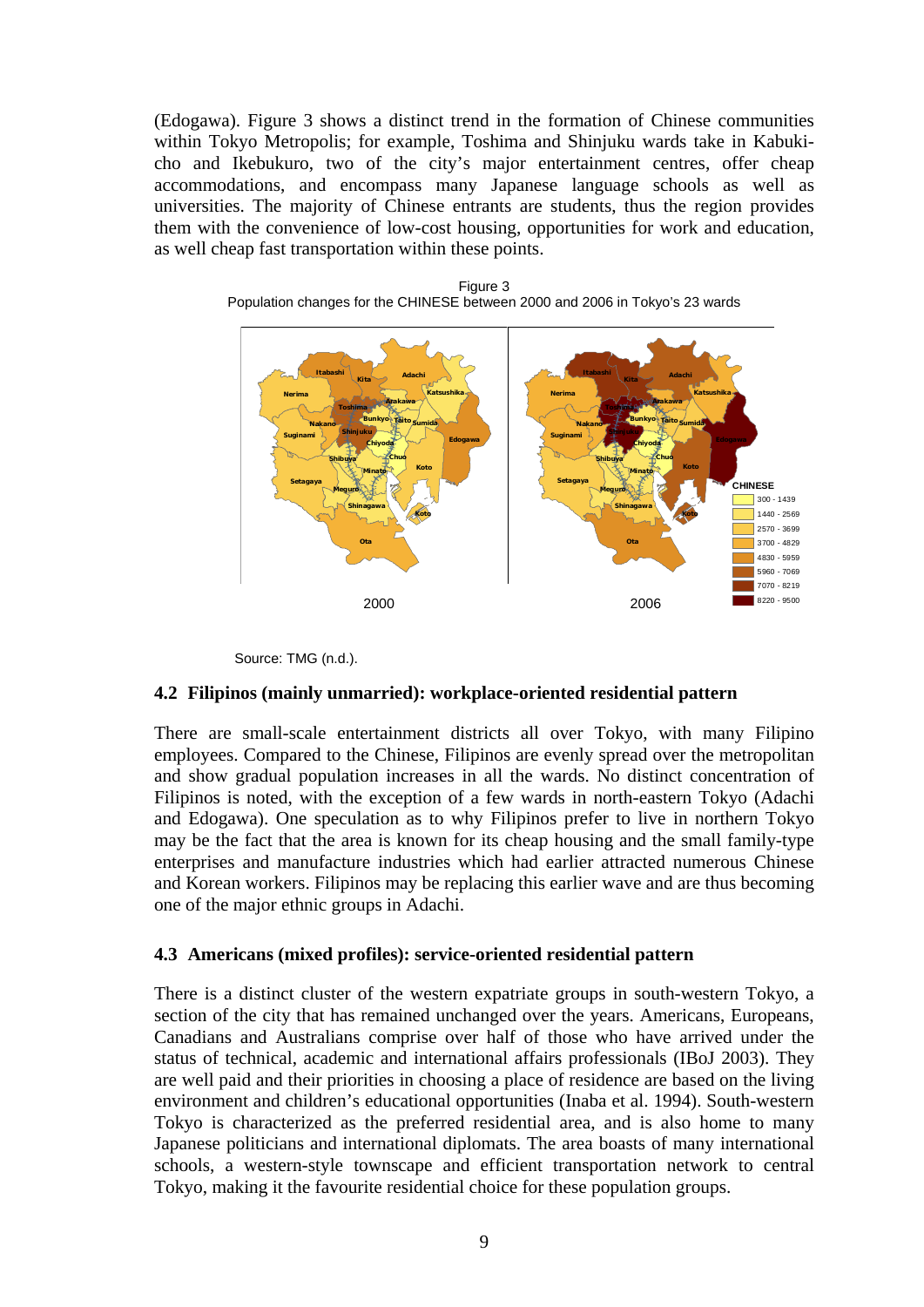#### **4.4 The Indians (mainly families): Workplace, service-oriented residential pattern**

Indians in Tokyo constitute a very unique case within the Asian nationalities, not only because the population increase has begun fairly recently, but also because the majority of these immigrants are IT programmers/engineers. They represent the newly emerging Asian middle-class international workers of the city. Central Tokyo (Minato and Shinagawa wards) has always been the information technology centres of Japan, where Sony and NEC headquarters and factories are located. Eastern Tokyo (Koto and Edogawa wards) is starting to attract technologically-oriented companies and is beginning to gain importance as an informations sub-centre. The whole area is also being developed for both residential and commercial purposes along with the emerging entertainment districts. This, in general, attracts international residents, but the recent Indian inflow into these wards stands out. One outcome of this sudden surge was the establishment of an Indian school, which opened in Edogawa ward in August 2004 to accommodate the needs of Indian families (India Portal for Japanese 2004). The school was the first of its kind, but was followed by few others.

Figure 4 Population changes for INDIANS between 2000 and 2006 in Tokyo's 23 wards



Source: TMG (n.d.).

#### **5 Urban multi-ethnic community-building efforts**

Over time, attention to policy concerning multi-ethnicity has been minimal at the national level: emphasis has been on immigration regulations and policies pertaining to labour and civil law (Terasawa 2000). City-level governments, therefore, need to take more responsibility to protect the safety, health and welfare of their 'residents' (Komai 2001). Among the key institutions able to assist multi-ethnic communities are the nonprofit organizations (NPOs). There are not many professional NGOs in the city, but due to their relatively small-scale activities at the grassroots level, they play an important role in introducing foreign cultures to the local community. The local community has also shown great flexibility in accommodating foreign workers. Traditionally, the Japanese are accustomed to strengthening civic communities at the local level through such organizations as neighbourhood associations and, as a result, these have the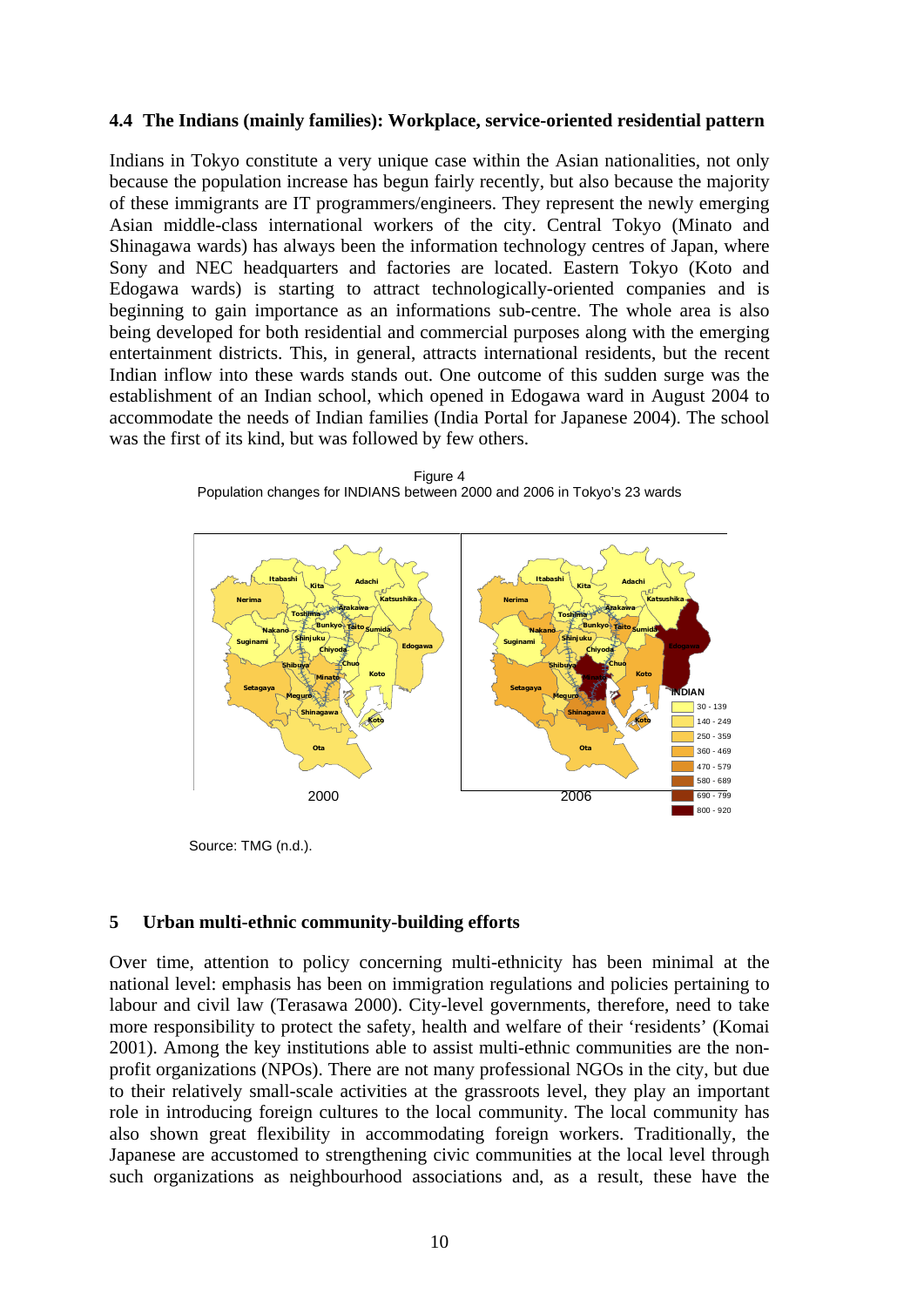mechanisms to efficiently implement local projects. This tradition gave rise to the spirit 'we will take care of our own local problems', which is still true in the disassociating neighbourhoods of Tokyo. Together, they are utilizing their limited resources to become major players in the provision of multi-ethnic services.

## **5.1 Non-profit/non-government organizations**

The non-profit/non-government organizations (NGO/NPO) in Japan have been very active in promoting support to international residents and multi-ethnic co-existence. In addition to conventional cultural activities and legal consultation services, Tokyo is beginning to see yet another type of NPO/NGO originating from the education sector. These include the organizations formed by non-Japanese residents to provide for their children an educational curriculum that matches the country of origin. The Indian schools are the most notable example. The first of these was the Indian International School, a non-profit organization, which opened in Koto ward in August 2004; this was followed by the Global Indian International School in Edogawa ward in 2006. Both wards are experiencing a rapid growth of Indian residents (Figure 4). This group constitutes the middle-classed international residents who are privileged with a visa status that enables the family to accompany the worker and to live comfortably in Japan. For most, the ultimate intention is to leave Japan eventually, thus their main concern is their children's education.

The first school to offer an Indian curriculum was set up because of demand from Indian families. At first, only kindergarten and an elementary level were available, but now secondary school is included. Because the curriculum follows the Indian system, some academic subjects are taught according to India-oriented methods, for example, advanced math and computer classes, and a stronger emphasis on Indian culture. The language of instruction is English, but Hindi and Japanese are also taught. The student body covers different ethnicities: Indians, Bangladeshi, Filipinos, and Japanese (Wada 2005). The credits from this school, certified by the Department of Education in India, are recognized and accepted in India. As a non-profit organization, the school qualifies for grants from the government of Japan, but is also supported by other unofficial groups, such as some of the wives who have accompanied their husbands. Many of these have teaching certifications from India, and teach at the school.

The school actively participates at ward- and community-level events to promote the interaction of students and families with the local people, introducing Japanese culture to both the students and their parents, and having evening classes to teach English to local Japanese. As the principal of this school mentioned, 'I feel the sense of growing multi-culturalism in Tokyo through these English classes. Ten years ago, English was learned from western teachers; no Japanese would have imagined of learning English from an Indian teacher'.

There are also some issues of concern for these non-profit ethnic schools: inadequate school facilities and lack of the official support granted to Japanese students such as morning traffic blockage in the school proximity and various student discounts (the most significant discount being the transportation pass). Without these standard support measures, higher tuition fees are charged in comparison to Japanese public and private schools. Many ethnic schools are trying to reduce tuition, but because additional costs are incurred from operating outside the country's regular educational system, these schools may still be unaffordable to many international residents living on less-than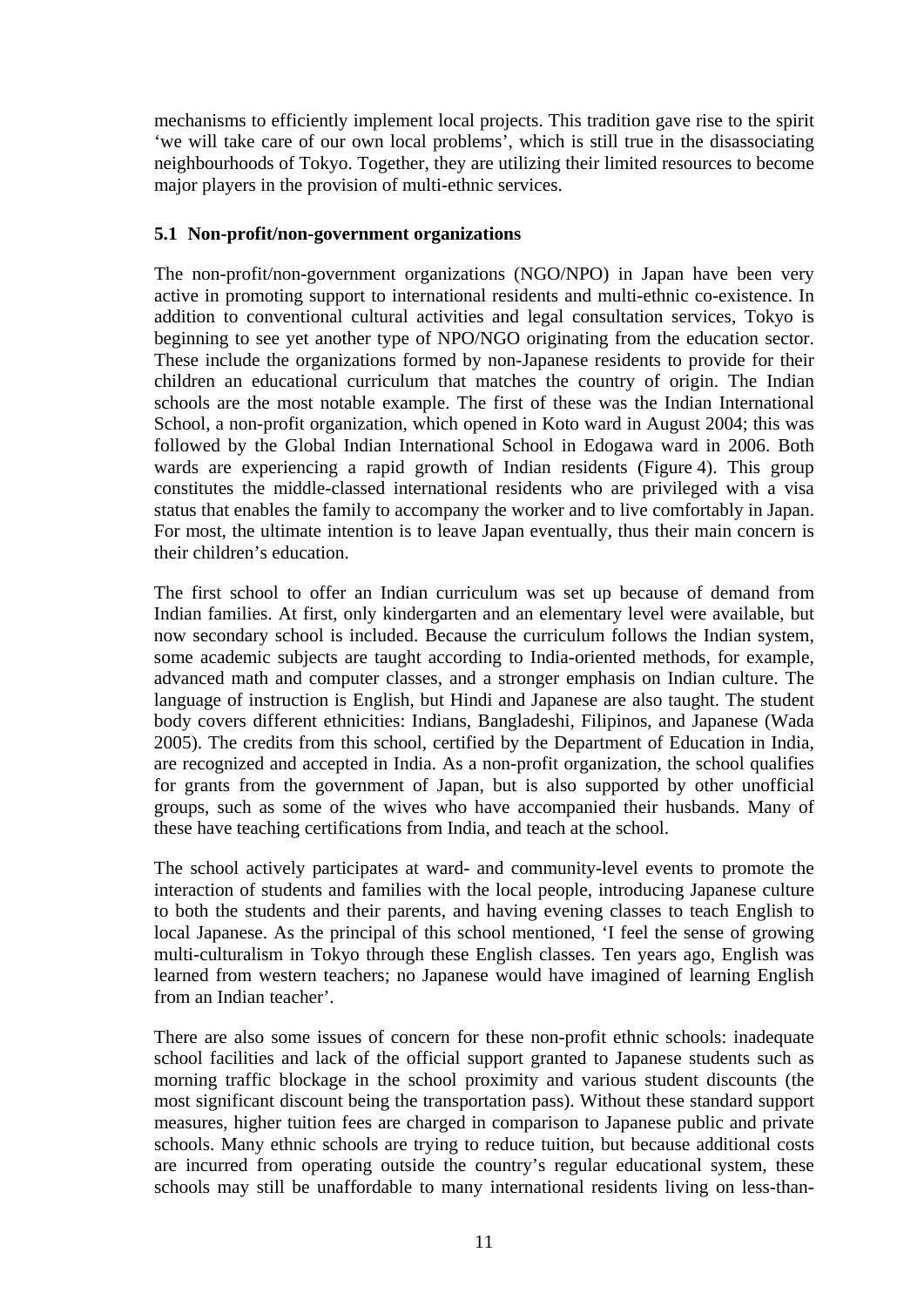average salaries. These children are then educated in Japanese public schools, where many fail as there are no programmes to teach Japanese as a second language.

The issue of the education system will continue to persist as global households grow in number and the preference for multi-cultural schooling becomes a priority for many parents. The case of a non-profit transnational ethnic school like the Indian school presents a new step towards a more affordable multi-ethnic education in Japan, a promising prospect if the government can find ways to collaborate.

# **5.2 Community groups**

Throughout Japan's history, many different regimes tried to control the state by using the local community as a unit of management. Neighbourhood associations are one such example. They are independent community entities but often work with branches of local government in disseminating information or maintaining public facilities (Alagappa 2004). Neighbourhood associations are responsible for various community functions such as running festivals or recycling programmes. This unique collective effort at the local level to comply with residents' needs has, in some cases, worked as a positive avenue for accommodating the new international residents.

Local community groups, using resources available to them through the existing system, have come up with various ways to support their international neighbours. One example is a 'hobby circle', a self-motivating group of people coming together for activities that can range from dancing to singing to reading to knitting. One of the increasingly popular circles in Tokyo is the Japanese language circle, as exemplified by the Edogawa Hirai Nihongo Circle that teaches the local language to international residents, and at the same time provides an opportunity for a cultural exchange among the participants. This type of community circle, made up of neighbourhood members, is very easy to establish and is flexible in its operations. The circle meets at the community centre, charging a small token free (100 yen or approximately \$0.90) for foreign students and no charge for the volunteer Japanese teachers. Collected fees are used to pay the community centre rent and teaching materials. Participants are generally temporary workers, and wives and children of international workers from the Philippines, South Korea, India, and China. Mr Iwasa, the circle host, hopes to create through these community-based teaching classes a safety-net for international neighbours.

There are numerous similar circles in Tokyo. These Japanese language circles teamed up to establish the Tokyo Nihongo Volunteer Network in 1993 in order to find solutions collectively to common problems such as securing facilities, improving the teaching skills of Japanese language tutors, and solving foreigners' problems (TNVN n.d.). There are 77 volunteer organizations in this network in the Tokyo Metropolitan region, and these operate in the belief that 'Japanese volunteer language groups are not only about language teaching, but about building international grass roots networks' (ibid.).

Another type of group activity are the community-based labour unions. The 'Edogawa Union', established in the Edogawa ward in 1984, was set up for those who could not belong to the corporation-based labour unions, specifically employees of the small- and medium-sized businesses and micro-businesses, as well as parttime staff. This labour union extended membership to international residents in the community, who at that time were mainly from Pakistan, Iran, India, and Bangladesh working in small factories at minimum wages. Since then, Edogawa Union has had an active role in assisting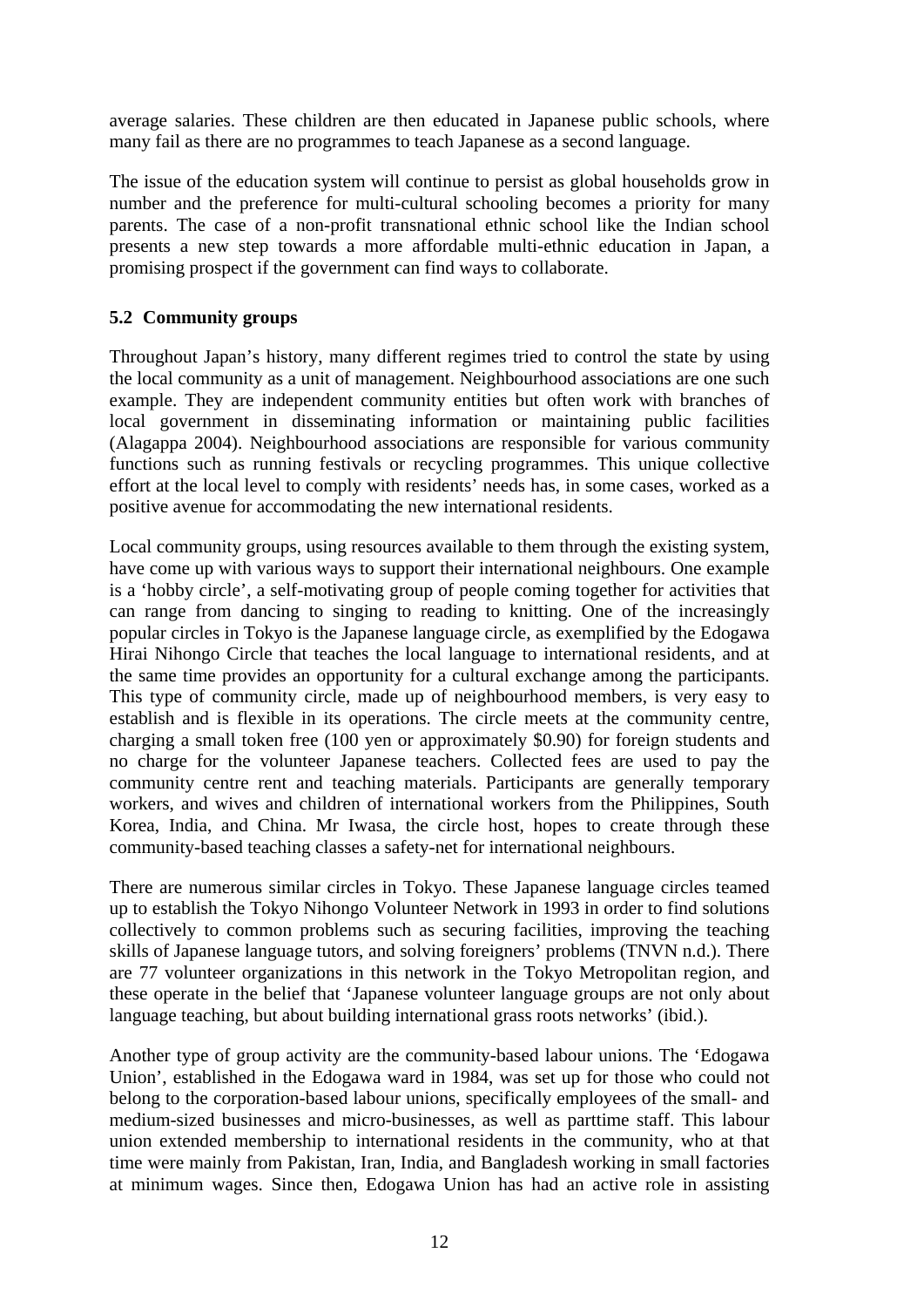international workers to find accommodations, to resolve health and labour problems, and to facilitate communications with other union members through hosting various social events. Through these consultation efforts targeted towards union members, it became obvious that the ability of international residents to manage in Tokyo could be greatly increased if they could learn to read Japanese. Thus the Edogawa Union started Japanese language classes that have spread over the years. Currently, language students also include non-union members and overstayers.

Rapid post-war urbanization and globalization in Tokyo and large population influx might convey the impression that the strong and active neighbourhood associations that once existed in Tokyo have weakened. A closer look at some of these areas reveals that the collective support system is still intact and is a major player in supporting the underserved population.

# **5.3 Households**

Households are one of the major factors of the success in multi-ethnic community building. As the principal at the Indian International School mentioned, 'Indian families have a lot of interaction with Japanese families outside school. Many children are involved in after-school activities; for example, a mother taking her son to karate lessons where he interacts with local Japanese boys. The mother naturally starts to chat with the other local mothers there, soon becoming eager to learn more Japanese', could be typical of how the householding function leads to increased interaction with the local community. This may sound trivial but this type of communication between different ethnicities was lacking in Japan until recently because most migrants were temporary, unmarried workers, and their points of contact were limited. A study by Kanegae (2001) shows that personal interaction with international residents is an effective way to develop positive attitudes among the locals towards international residents. Expanded points of interaction will likely help to change the negative, stereotype attitudes of the Japanese towards foreigners.

# **5.4 Municipal government**

The ward government is usually the first government institution to respond to changes at the community level and to have the mechanism in place to provide possible assistance if it is within their capacity to do so. Unfortunately, when it comes to support for international residents, most wards are active only in providing multi-lingual administrative and cultural information, for example, though multi-lingual homepages. The only ward to clearly highlight their multi-cultural coexistence efforts in a visible fashion on their homepage is Shinjuku, which also attempts to collaborate with local NGO/NPO groups.

# **5.5 Multi-ethnic communities in Tokyo**

Past research has examined the process of how negative feelings develop towards international residents in regions where the ethnic communities are evolving (Komai 1999; Kanegae 2001). But close observations in the ethnic communities that are emerging in Tokyo also demonstrate that tolerance towards international residents is most obvious in locations where community-level multi-ethnic community-building efforts actively exist.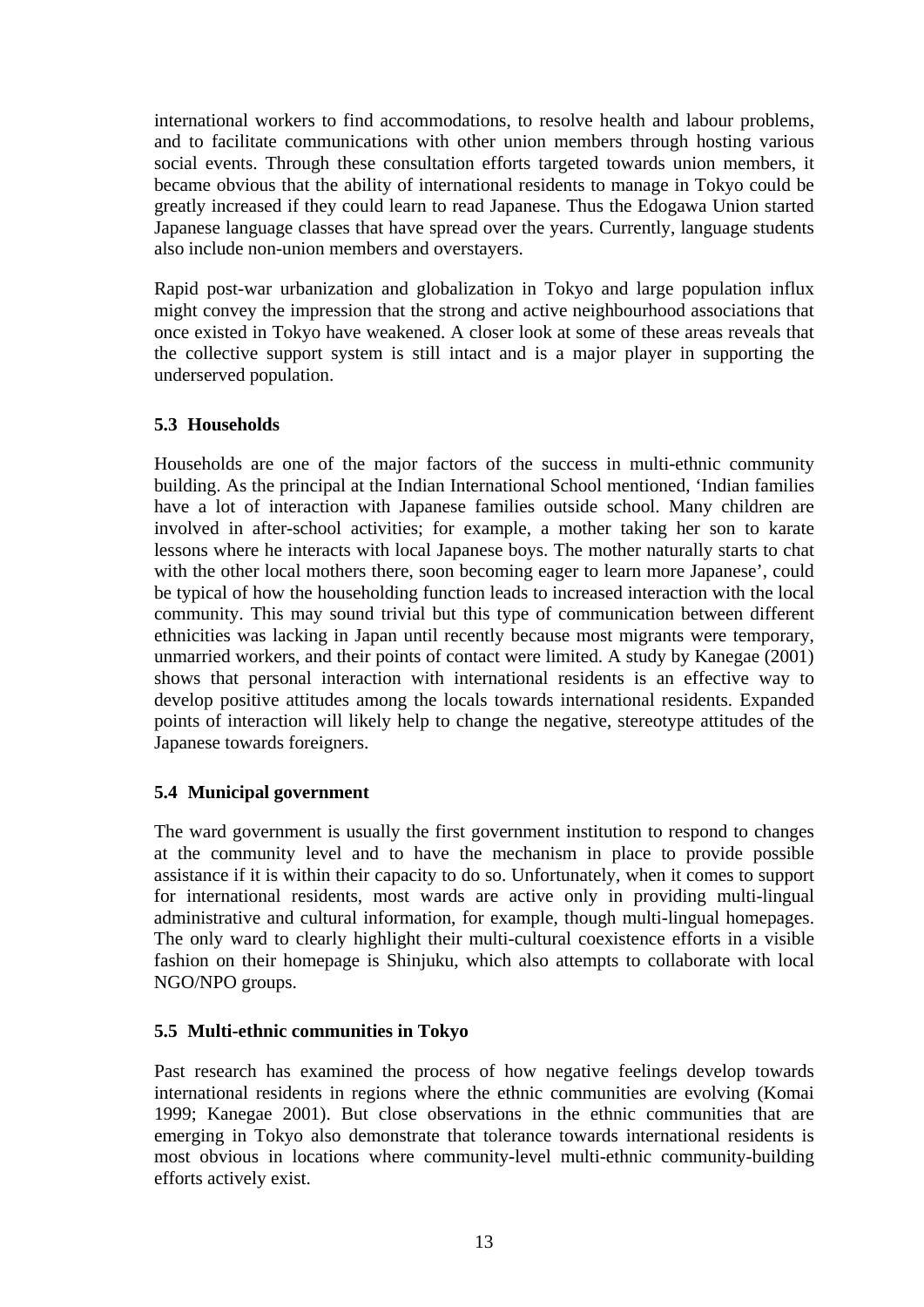Currently, it is mainly the local communities in Tokyo that provide quick flexible support to foreigners, and this seems to create a learning experience and trust building synergy between the international residents and Japanese residents. These community groups have shown their capability to promote collaboration and participation despite the government not taking the lead. This implies that strong and active neighbourhood organizations and/or institutions, including amicable neighbourhood relations at the household level, are an important prerequisite for creating a multi-ethnic community.

On the other hand, there are questions and dilemmas that communities must confront in making plans for a multi-ethnic society. Alagappa (2004) notes the dual structured civil society in Japan. On the one hand, it is composed of a large number of vital small-scale, grassroots civil society organizations which are flexible and prompt to respond, yet do not have much impact at the national policy level, and the other hand there is the small number of large-scale professional groups (2004). If the local community decides to overcome this duality and to apply for support from higher levels of government, the communities may lose some of their efficient functionality, or be caught between organizational mission and obligations imposed upon them by the government. How to incorporate the community-level entities into higher government-level processes with minimal compromise of the volunteerism, flexibility, and efficiency that the procedure currently possesses remains a question that needs further analysis and discussion. Having said this, the current government involvement has not even approached this level of potential controversy, and has not taken the initiative to support community entities even at a minimal level. For instance, many professionals are registered within the municipal government's volunteer translator programme, but frequently these volunteers are not provided with adequate per diem to cover even their transportation costs. Municipal governments have taken much of the local residents' volunteer spirit for granted

Another dilemma facing the community are the different interests not only among various ethnic groups but also among the community's local residents. As greater cultural diversity is being introduced to the community, Japanese conceptualization of 'foreign' will also mature, generating a broader scale of identity. If one of your relatives marries a foreign person and has a child, where should the line be drawn between 'Japanese' and 'foreign'? Senior citizens in care facilities are opening their hearts towards international workers as well, as more of the elderly are being cared for by Indonesian and Filipino nursing staff. The views of those who currently support multiethnic community building may change if the community becomes proportionately too 'foreign', and if changes are too drastically and quickly for adjustment. In order for multi-ethnic community building to be successful in the long term, it is important for the community to involve groups with differing opinions on multi-ethnicity and to maintain a continuous dialogue of the vision of the community's future. Also, would the community's experience of, say, an influx of Indian groups, be reflected in their response to the introduction of other different ethnic groups or of other global householding processes such as international adoption and international domestic helpers, situations that are still very rare in Japan?

Lastly, even with active community-level activities supporting multi-ethnicity, an appropriate policy initiative from the government is imperative to further improve the liveability of international residents, especially in urban settings where many services are provided through legal contracts. One example is education. The global householding phenomenon in the cities adds various twists to the education problem.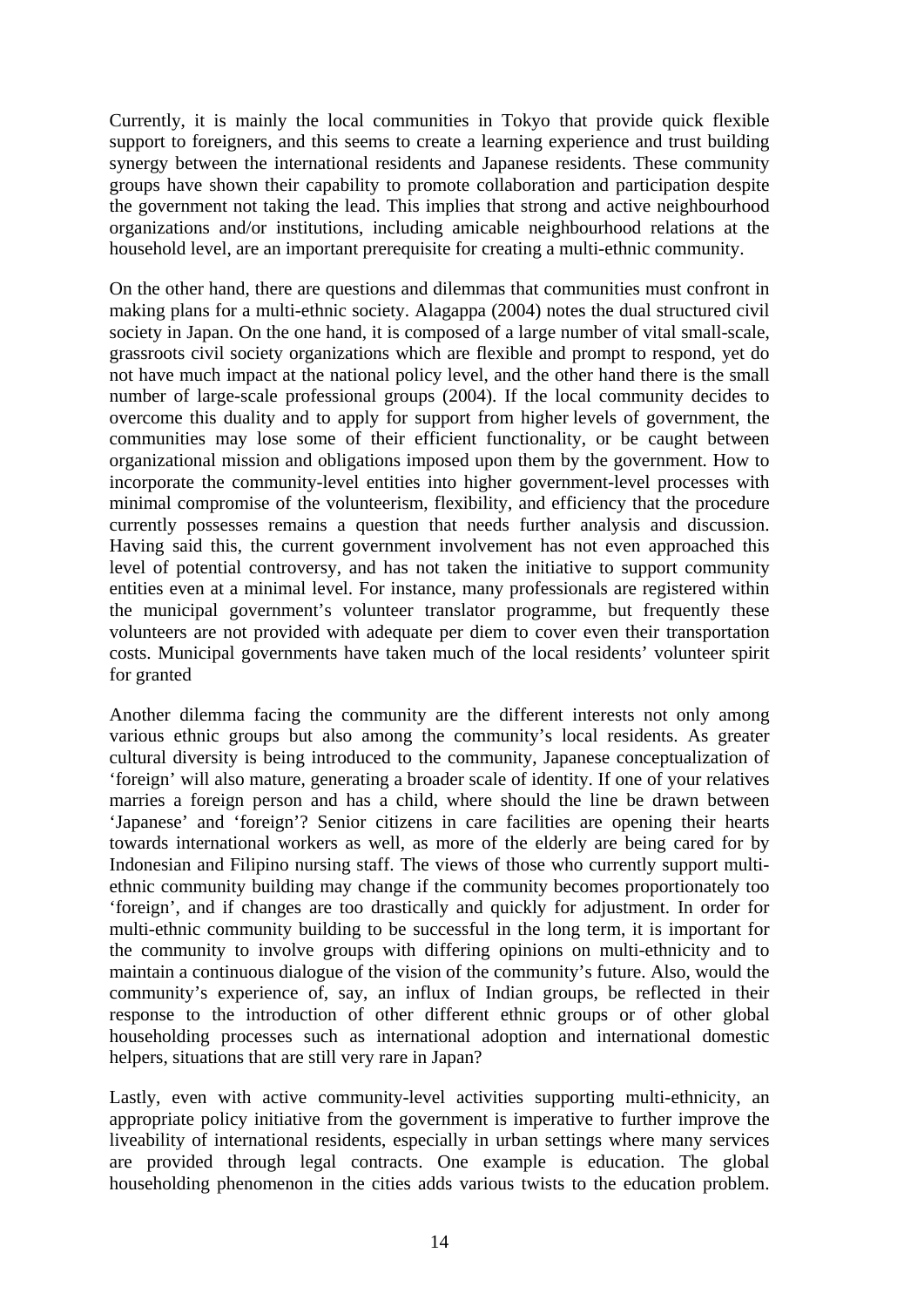Indian families are temporary residents and prefer to educate their children in Indian ethnic schools. For many Brazilian parents, children's stronger attachment to the Japanese society prevents them at times from returning home. The growing preference among mix-marriage couples and even among Japanese couples is to provide their children with a multi-cultural education. All three scenarios raise different educational issues, bringing complexity to the problem of multi-ethnicity in education, and government intervention is crucial for re-structuring the Japanese education system to accommodate them. The government has little experience with multi-ethnic policymaking and has much to learn from other countries that are addressing similar problems. The municipal government, in this case, must act as a mediator between the collaborative efforts of the national government and the community.

#### **6 Conclusion**

Japan is faced with accelerating diversification of international resident profiles, ranging from ethnicity to household patterns. This impacts on different regions in various ways, and policy and planning responses also must be non-monotonic. If such diversification is developing despite the strict and conservative national immigration policy that Japan still maintains, then the better option for the nation's future is to act positively on these changes. History has seen uprisings demanding change, such as 2005 civil clashes in France and the LA riots in 1992, where liveability issues of certain population groups had been neglected, and this certainly is not a scenario preferred by the government or the citizens.

Liveability of the city for international migrants will also become an important factor when the country needs to start competing on the global scene for international workers. The discussion about creating a liveable environment for international workers in Japan is currently intended for IT professionals and for other high-tech industries such as biotechnology (*Asahi Shimbun* 2006b). Yet, there is the possibility that the same global competition may arise for other professions such as nursing or caretakers for the elderly. These are currently already in high demand in other depopulating countries such as South Korea and Taiwan.

The paper has presented some spatial patterns for different types of global householding and of the fertility rates among different groups of international couples. The paper illustrates that international residents can no longer be categorized as simply unmarried factory workers without children, as this will imply that policies and programmes will continue to misidentify the target populations, producing ineffective outcome. A further understanding of the population makeup will assist policymakers to perform their jobs to the best of their ability by being able to focus on the correct target population.

The growing number of international residents in Japan is introducing local residents with new ways of living and interacting with people. Native Japanese are becoming exposed to different cultures, and are learning to share their living space with those whose language, manners, and customs differ from their own. Fortunately, neighbourhood-level efforts are visible in many Tokyo subregions and they have begun, independently of government support, to incorporate international residents into their social systems. There is a strong neighbourhood-level foundation that can provide guidance to the government in initiating efficient and effective actions. Local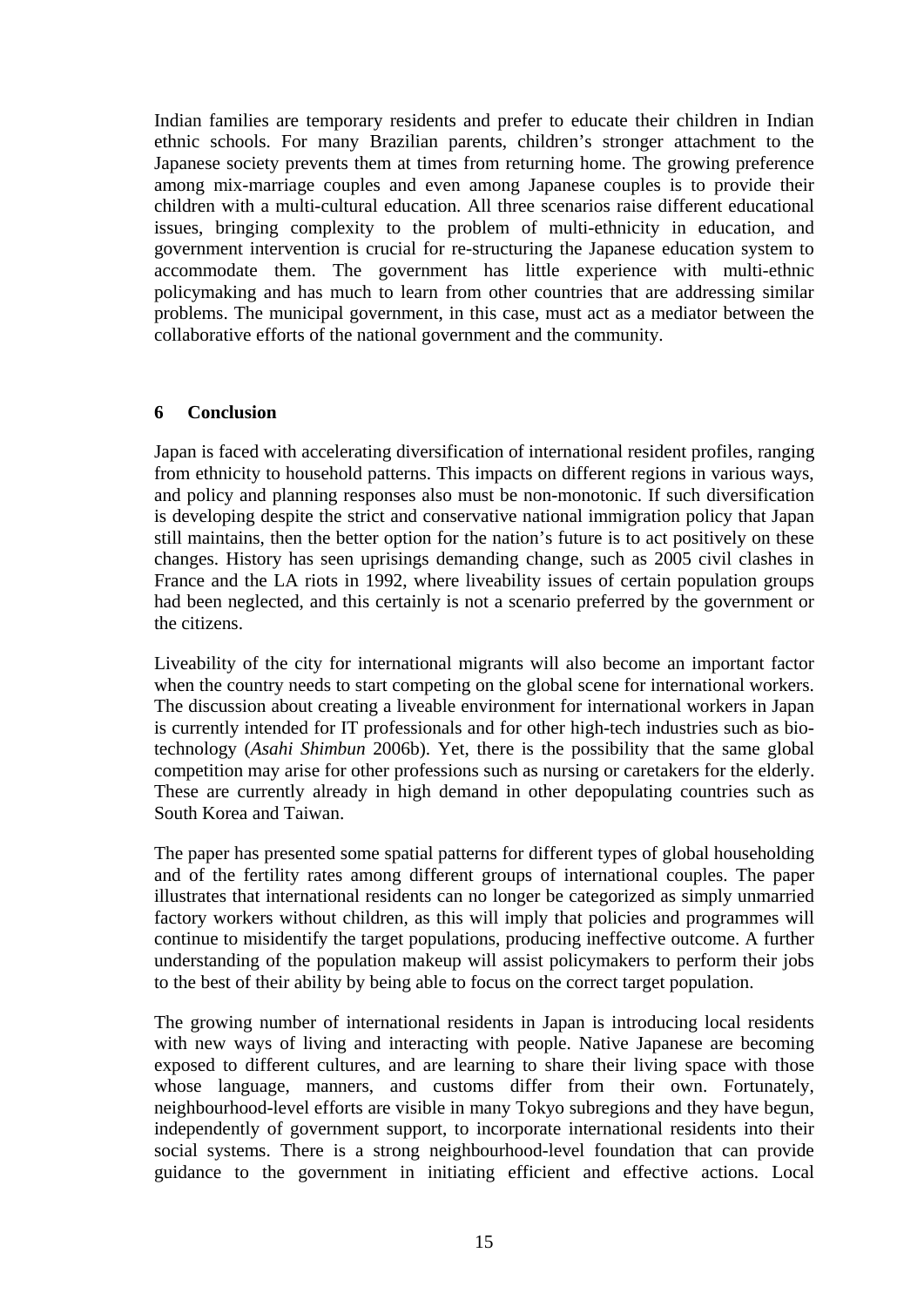institutions have made a tremendous contribution towards facilitating communication and mutual learning among residents of different nationalities, but obstacles are also faced, as additional needs of international residents are identified that require higher levels of support. An example are the children of the overstayers, as their illegal presence in Japan categorizes them as 'criminals'. Action is required from the national government to accommodate their special needs. These children have generally been born and raised in Japan and have never been to their parents' home country, but are inevitably deported even when the parents decide to report voluntarily to the Immigration Bureau to solicit special permission for their children to remain in Japan. Local NGO groups supporting these families have played a crucial role in encouraging the government to establish a guideline to grant special permission of residence to these families.

Assisted by the support they receive, international residents are beginning to build multi-ethnic communities by setting up schools, businesses, and religious centres unique to their own cultures—not as exclusive but as inclusive entities. This process strengthens closer relationships between different ethnic groups, and further enhances neighbourhood community-building efforts. Japan is witnessing a bottom-up process in the construction of a multi-ethnic society. The amicable relationships between Japanese residents and different ethnic groups as seen in many of the country's communities inspire hope for Japan as a multi-cultural society, and for Tokyo to become a world cosmopolis, a city liveable for all.

#### **Bibliography**

- Alagappa, M. (ed.) (2004). *Civil Society and Political Change in Asia: Expanding and Contracting Democratic Space*. Stanford, CA: Stanford University Press.
- *Asahi Shimbun* (2000). 'Shinshun Ishihara Tochiji ni Kiku', 3 January.
- *Asahi Shimbun* (2006a). 'Arayuru shokushu ni gaikokujin rohdohsha wo', 13 March.
- *Asahi Shimbun* (2006b). 'Gaikokujin Rohdohsha no Kankyo Kaizen he Shohchoh Kaigi', 12 April.
- Beall, J. (1997). 'Valuing Difference and Working with Diversity'. In J. Beall (ed.), *A City for All: Valuing Difference and Working with Diversity*. London: Zed Books.
- Castles, S. (2000). 'Migration, Citizenship, and Education'. In J. A. Banks (ed.), *Diversity and Citizenship Education*. San Francisco: Jossy-Bass.
- Census Japan (1995). Population Census of Japan for the Year 1995'. Available at: www.stat.go.jp/data/kokusei/1995/index.htm.
- Census Japan (2000). 'Population Census of Japan for the Year 2000'. Available at: www.stat.go.jp/data/kokusei/2000/index.htm.
- Douglass, M. (2006). 'Global Householding and Social Reproduction in Pacific Asia' Paper presented at the international conference on Population and Development in Asia: Critical Issues for a Sustainable Future, 20-22 March, Phuket.
- Harris, J., and M. Todaro (1970). 'Migration, Unemployment and Development: A Two-Sector Analysis'. *American Economic Review*, 60 (1):126-42.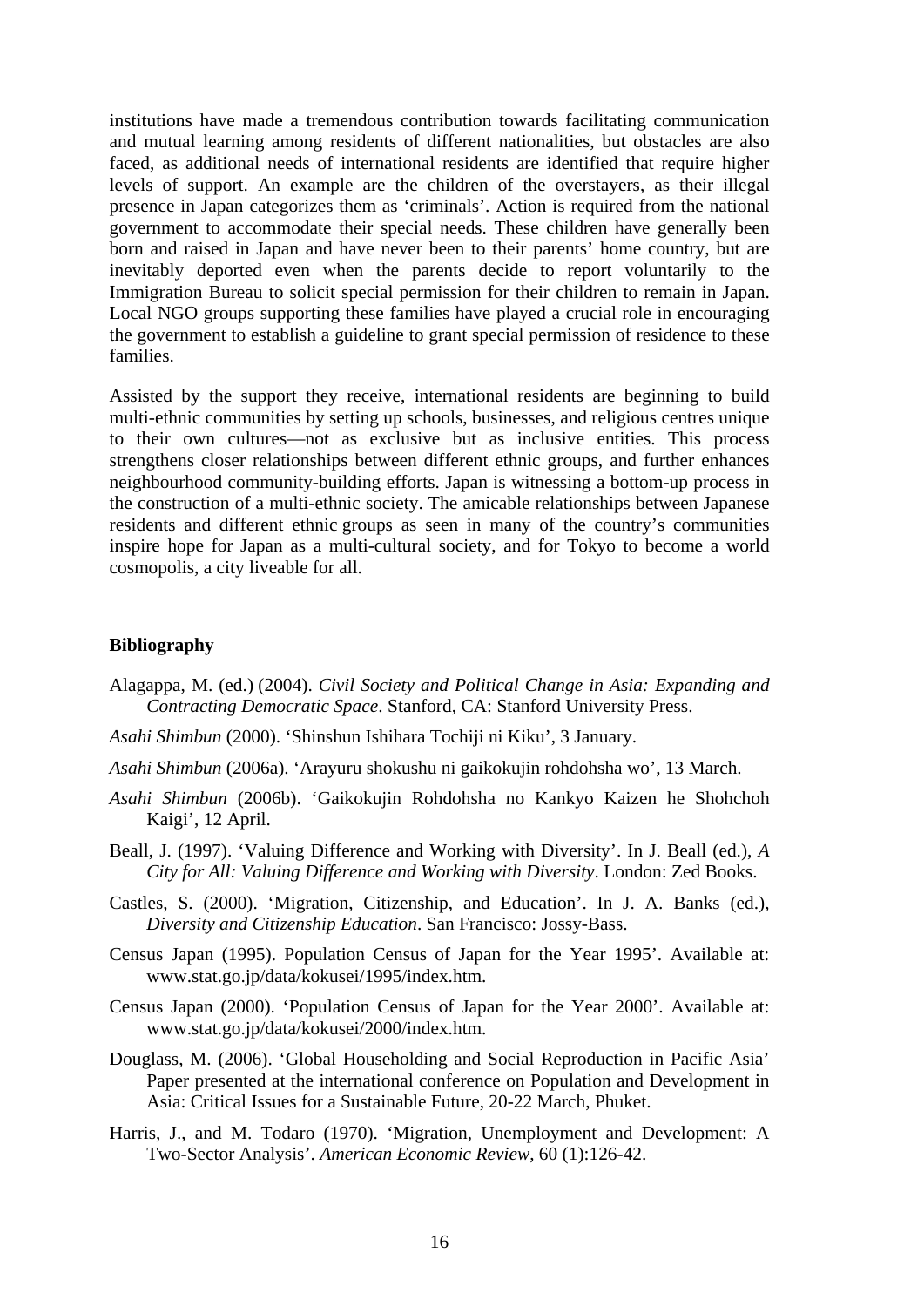- IBoJ (Immigration Bureau of Japan) (2003). 'Zairyu Shikaku Nintei Shomeisho Kofu Jyokyo'. Available at: www.immi-moj.go.jp/toukei/t\_main.html.
- Inaba, Y., A. Shiogi, H. Matsui, and S. Kosuge (1994). *Gaikokujin Iju to Henbo suru Machi*. Kyoto: Gakugei Shuppansha.
- India Portal for Japanese (2004). 'Tokyo ni Indo-jin Gakko Opun', 26 October. Available at: indo.to/index.php?itemid=145.
- JIA (Japan Immigration Association) (1999). *Zairyu Gaikokujin Tokei*. Tokyo: Japan Justice Ministry-Immigration Bureau of Japan-Nyukan Kyokai.
- JIA (2006). *Zairyu Gaikokujin Tokei*. Tokyo: Japan Justice Ministry-Immigration Bureau of Japan-Nyukan Kyokai.
- Kanegae, H. (2001). 'Gaikokujin Rodosha wo Meguru Juhmin Ishiki no Genjoh to sono Kitei Yohin'. In H. Kanegae (ed.), *Gaikokujin Rodosha no Jinken to Chiikishakai: Nihon no Genjo to Shimin no Ishiki*. Tokyo: Akashi Shoten.
- Komai, H. (1999). *Nihon no Gaikokujin Imin*. Tokyo: Akashi Shoten.
- Komai, H. (2001). *Foreign Migrants in Contemporary Japan*. Melbourne: Trans Pacific Press.
- Levitt, P., and R. de la Dehesa (2003). 'Transnational Migration and the Redefinition of the State: Variations and Explanations'. *Ethnic and Racial Studies*, 26 (4):587-611.
- Levitt, P., and N. G. Schiller (2004). 'Conceptualizing Simultaneity: A Transnational Social Field Perspective on Society'. *International Migration Review*, 38 (3): 1002-39.
- Lewis, W. A. (1954). 'Economic Development with Unlimited Supplies of Labour'. *The Manchester School of Economics and Social Studies*, 22 (2): 139-91.
- Matsumura, T. (2005). Saikou/Tokyo Office Shijou no 2010 Nen Mondai. Available at: www.nli-research.co.jp/report/misc/2005/fudo0504-a.pdf
- MHLW (Ministry of Health, Labour and Welfare) (2005). *Annual Demographical Statistics*. Available at: www.mhlw.go.jp/toukei/saikin/hw/jinkou/suii07 /marr2.html.
- MIC (Ministry of Internal Affairs and Communications)(2005). *Population, Demographic Movement, and Households Based on Resident Registry*. Available at: warp.ndl.go.jp/info:ndljp/pid/283520/www.soumu.go.jp/s-news/2005/050727 \_3. html.
- IPSS (National Institute of Population and Social Security Research) (2002a). *Future Stochastic Prediction on Population of Japan*. Available at: www.ipss.go.jp/ syoushika/tohkei/Mainmenu.asp.
- IPSS (2007). *Population Estimates of Japanese Prefectures*. Available at: www.ipss.go.jp/pp-fuken/j/fuken2007/gaiyo.pdf.
- IPSS (2006). *The Current and Future National Population Structure*. Available at: www.ipss.go.jp/syoushika/seisaku/html/111a2.htm.
- Orozco, M. (2006). 'Transnational Families: Lives on the Edge, but in Pursuit of Change'. Available at: www12.georgetown.edu/sfs/isim/Publications/RCRCC Pubs/Orozco/Transnational%20Families%20Report%20with%20methodology.pdf.